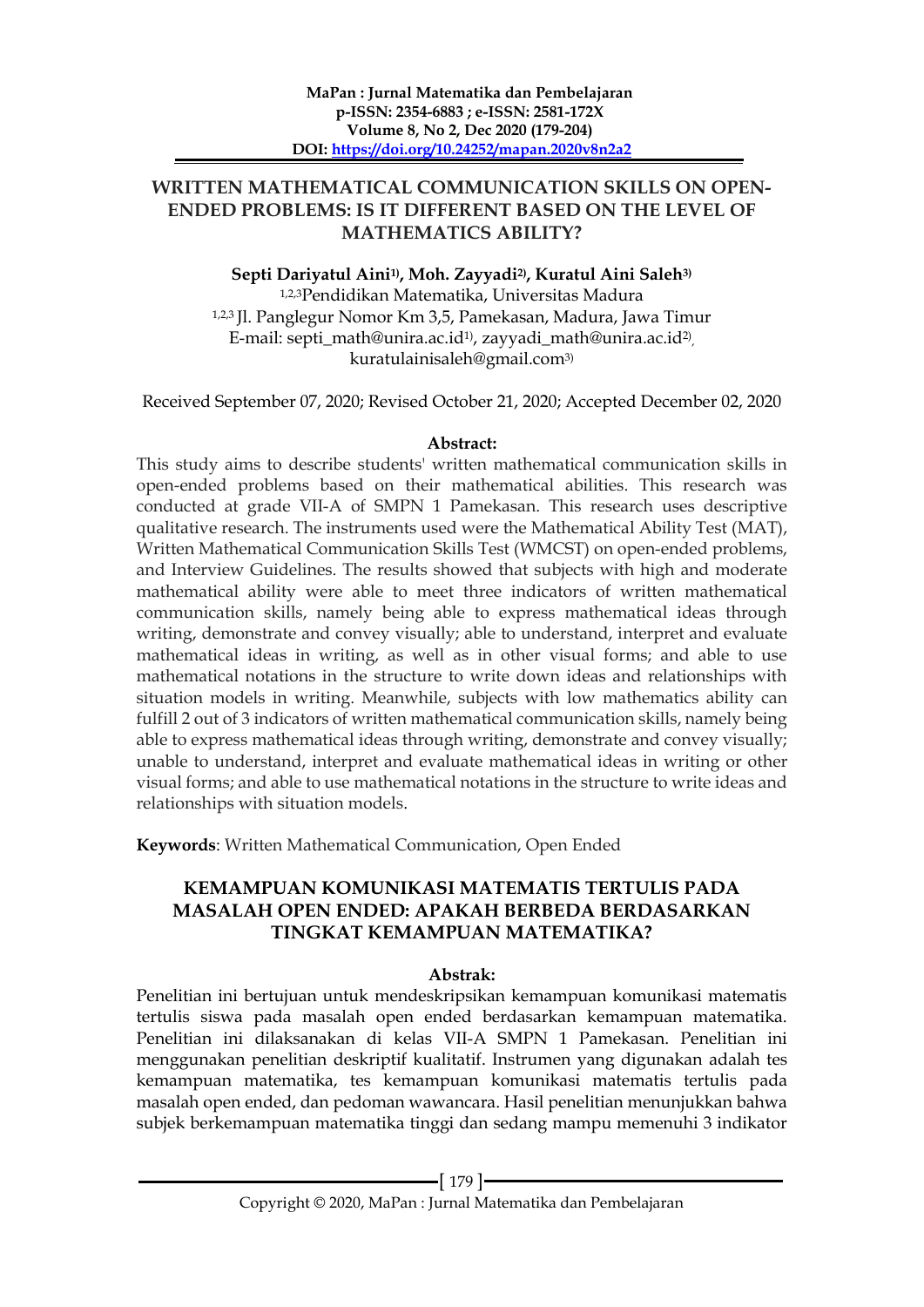kemampuan komunikasi matematis tertulis yaitu mampu mengekspresikan ide-ide matematis melalui tulisan, mendemonstrasikan serta menyampaikan secara visual; mampu memahami, menginterpretasikan dan mengevaluasi ide-ide matematis secara tulisan, maupun dalam bentuk visual lainya; dan mampu dalam menggunakan notasinotasi matematika dalam strukturnya untuk menulis ide- ide dan hubungan dengan model situasi secara tertulis, sedangkan subjek berkemampuan matematika rendah dapat memenuhi 2 dari 3 indikator kemampuan komunikasi matematis tertulis yaitu mampu mengekpresikan ide-ide matematis melalui tulisan, mendemonstrasikan serta menyampaikan secara visual; tidak mampu memahami, menginterpretasikan dan mengevaluasi ide- ide matematis secara tulisan, maupun dalam bentuk visual lainya; dan mampu dalam menggunakan notasi-notasi matematika dalam strukturnya untuk menulis ide ide dan hubungan dengan model situasi secara tertulis.

**Kata Kunci***:* Komunikasi Matematis Tertulis, Open Ended

*How to Cite*: Aini, S. D., Zayyadi, M., & Saleh, K. A. (2020). Written Mathematical Communication Skills on Open-Ended Problems: Is It Different Based on The Level of Mathematics Ability**?** *MaPan : Jurnal Matematika dan Pembelajaran*, *8*(2), 179-204. https://doi.org/10.24252/mapan.2020v8n2a2.

### **INTRODUCTION**

n Permendiknas Number 22 of 2006 concerning Standard Content of Mathematics Subjects, one of the objectives to be achieved in mathematics learning is the ability to communicate ideas about mathematical objects being studied by students. In this case, communication skills are very important to raise a problem and solve it. Students need to be trained to have the ability to communicate in mathematics learning. Communication skills become one of the conditions that play an important role as it helps in the process of preparing thought and connecting ideas with other ideas that can fill up the things lacking in the whole network of students' ideas (Syafitri, Saragih, & Astuti, 2018: 587). I<br>heir

Communication is the process of conveying meaning in the form of ideas or information from one person to another through certain media (Hardjana, 2003: 11). Agree with Roger in Majid (2016: 282), which defines communication as a process in which there is an idea that is sent from the source to the recipient to change its behavior so that communication requires more than one person and one of them as a source (sender) and the other as a receiver of information and ideas in the hope of giving new knowledge to the receiver. In mathematics, receiving and conveying information is not easy. This is due to the mathematics with lots of terms and symbols. Therefore, communication in mathematics needs to be owned by every student.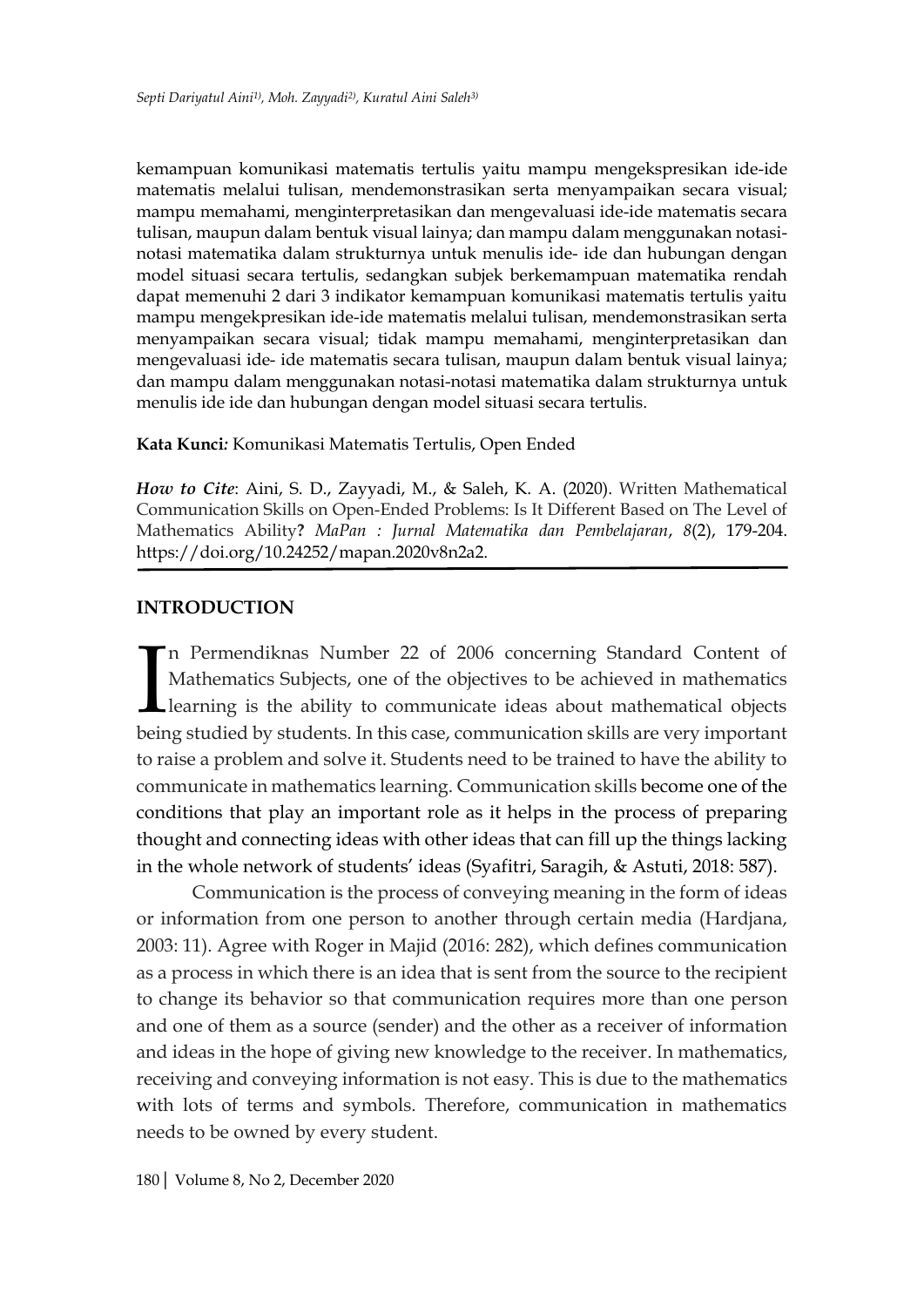According to Guerreiro and Serrazina (2009), mathematical communication is a tool in the transmission of mathematical knowledge. Communication makes mathematical thinking observable and therefore communication facilitates the development of thinking. Agree with Agustyaningrum (2011), mathematical communication is a way for students to express mathematical ideas either verbally, in writing, pictures, diagrams, using objects, presenting in algebraic form, or using mathematical symbols. The Ministry of National Education in Agustyaningrum (2011: 24) also states that mathematical communication is the ability of students to express and interpret mathematical ideas orally, in writing, or to demonstrate what is in mathematical problems. So, it can be concluded that mathematical communication is a student's way of conveying mathematical ideas either orally, in writing, pictures, diagrams, using objects, presenting in algebraic form, or using mathematical symbols.

Communication in learning mathematics is called mathematical communication. Greenes and Schulman explained that mathematical communication is the capital in completing, exploring, and investigating mathematics which is used as a forum for social activities with friends, sharing thoughts and discoveries, brainstorming, evaluating, and sharpening ideas to convince others (Herdiana, Rohaeti, & Sumarmo, 2018). The purpose of mathematical communication is to encourage students to be able to encourage, share support about mathematics (Kaya & Aidin, 2014).

Mathematical communication skills are the basic skills that students must have in learning mathematics. The communication process can help students develop an understanding of concepts in mathematics and easy to understand (Herdiana, Rohaeti, & Sumarmo, 2017). Oral and written communication can bring students a deep understanding of mathematics. Graphs, charts, diagrams, symbols, and equations are ways of communication that are often used in mathematics. Tables, diagrams, and graphs lead students to make conclusions, predictions, and new questions. Through tracing patterns and equations, students learn to communicate an understanding of the sequence and subsequent repetition symbolized using a picture or symbol.

Aspects of mathematical communication skills according to NCTM in Susanto (2013: 215) consist of three, namely: a) the ability to express mathematical ideas through oral, written, and demonstrate and describe them visually; b) the ability to understand, interpret, and evaluate mathematical ideas both verbally and in other visual forms; and c) the ability to use terms,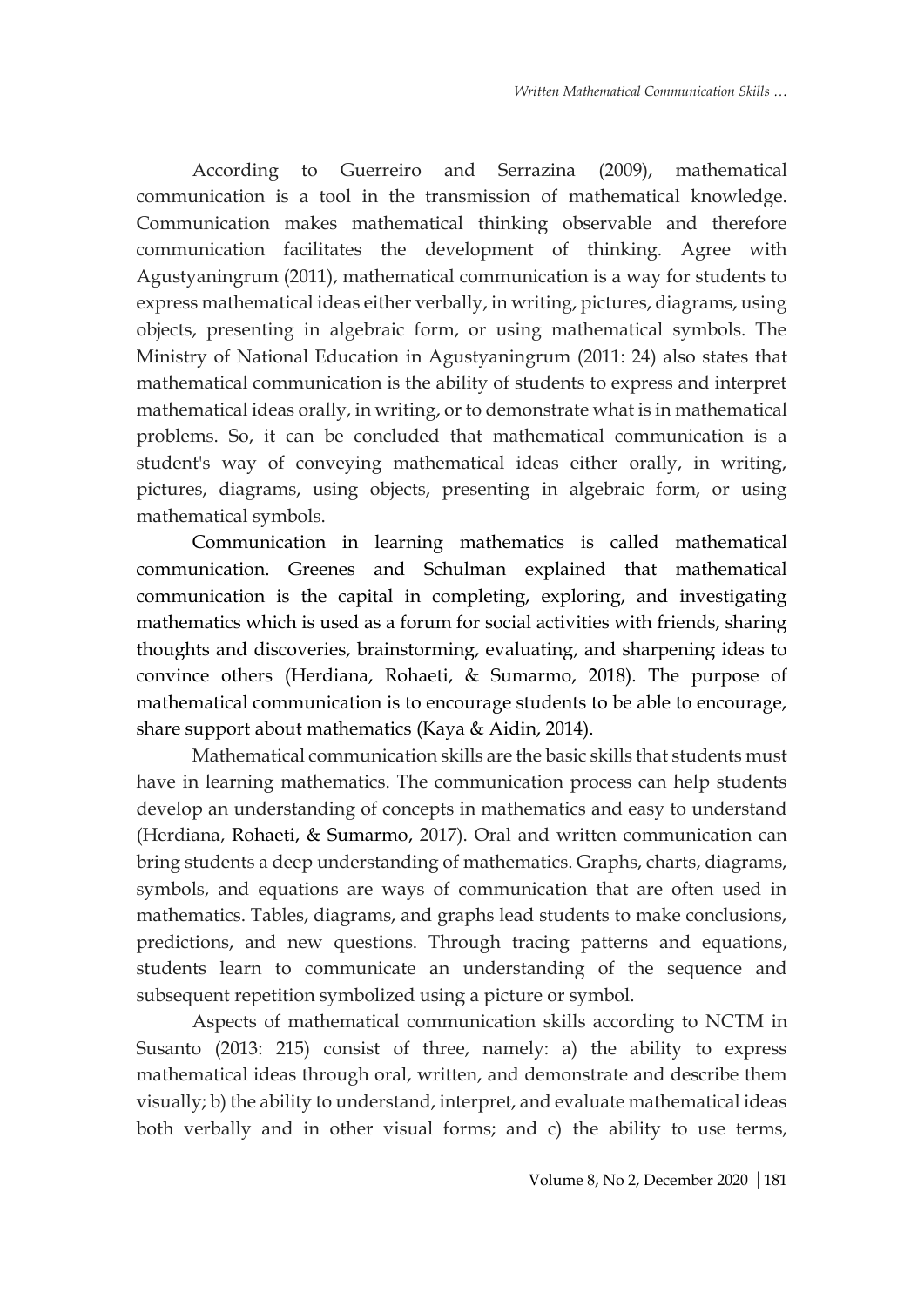mathematical notations, and structural structures to present ideas, describe relationships and model situations. In this case, written mathematical communication skills need to be possessed by every student.

Ansari (2003) says that written mathematical communication is the ability and skills of students to use vocabulary, notation, and mathematical structures to express relationships and ideas in solving mathematical problems logically and completely. Thus, Qohar (2011) argues that written mathematical communication is the ability to express and illustrate mathematical ideas in the form of mathematical models. So, written mathematical communication skills are the ability to describe thoughts from the mathematical language. The written mathematical communication ability indicators used in this research were adapted from Wijaya, Surjadi, and Riyadi (2016), namely: (1) ability to express mathematical ideas through writing, demonstrate and convey visually; (2) ability to understand, interpret and evaluate mathematical ideas in writing, as well as in other visual forms; (3) ability to use mathematical notation in its structure to convey written ideas and relationships with situation models.

From the above statement, evaluating written mathematical communication skills is not easy so that students need to be guided by using open-ended problems as a tool to determine students' communication skills. Open-ended is a learning approach by presenting problems that have more than one correct solution or more than one correct answer so that students actively develop different methods, or approaches to solve the problems given (Suherman, Turmudi, Herman, & Suhendra, 2001: 113). Agree with Inprasitha (2006) states that an open-ended approach begins by involving students in open problems and is formulated to have the correct answer "incomplete" or "open". By using open-ended mathematical problems, it will stimulate written mathematical ability, because in open-ended problems students are given openended problems that can give students flexibility in thinking in solving a problem. Advantages of using open-ended problems are many: students participate more actively in lessons, they express their ideas more frequently, each student can answer the problem in his/her own and unique way, students are developing mathematical and creative thinking. Moreover, those problems give students more opportunities to make comprehensive use of their mathematical knowledge, skills, and abilities (Burghes & Robinson, 2009).

From the above background, the researcher wants to research "Written Mathematical Communication Skills on Open Ended Problems: Is It Different Based on Mathematics Ability?"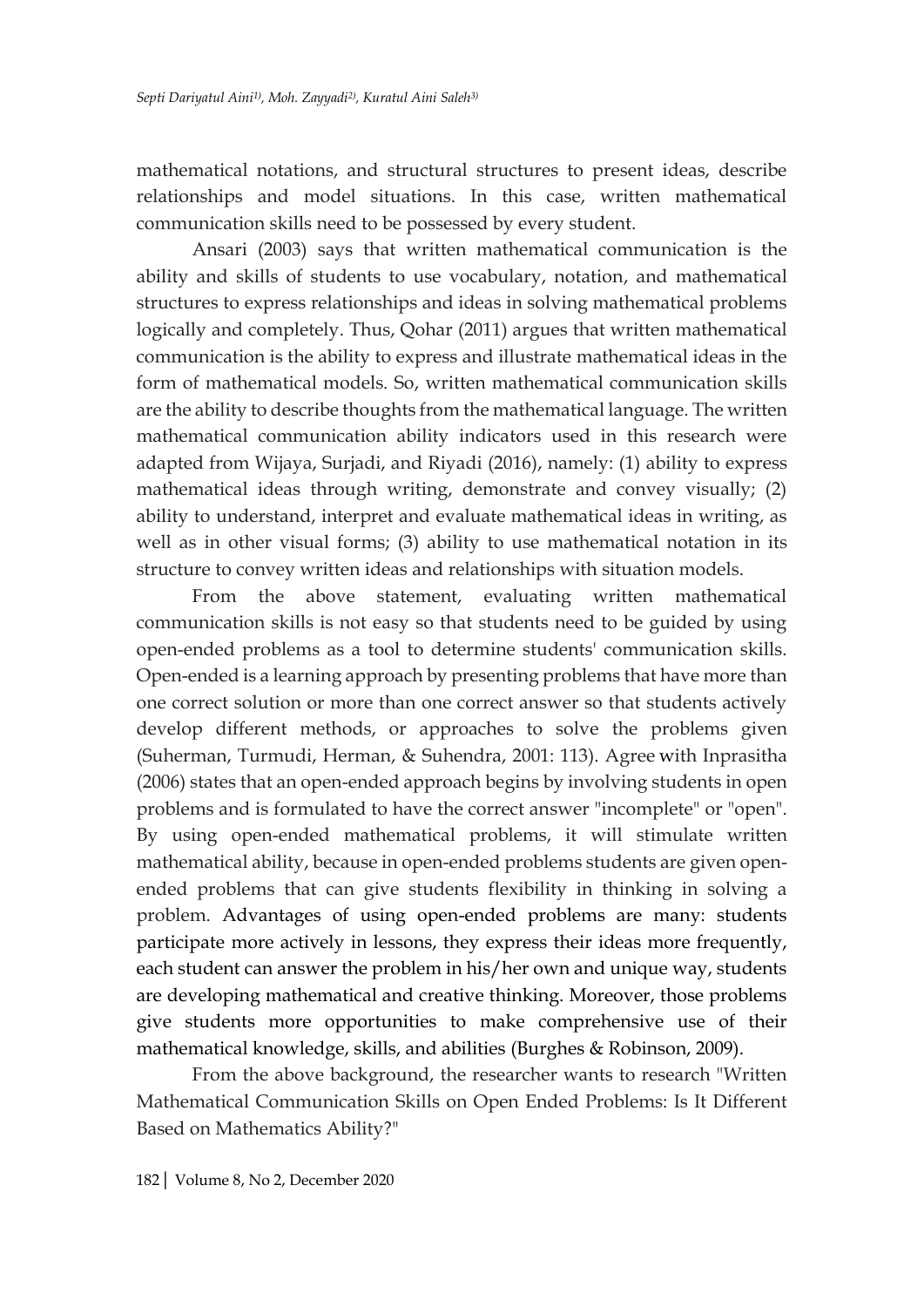#### **METHODS**

This type of research is qualitative with a descriptive approach. As explained by Fraenkel, Wallen, and Hyun (2008: 422), namely; "Research studies that investigate the quality of relationships, activities, situations, or materials are frequently referred to as qualitative research". This research was conducted in the even semester in grade VII of SMPN 1 Pamekasan. The subjects in this study were three students from grade VII of SMPN 1 Pamekasan. The procedures for selecting research subjects were: (1) Determining the research class from grade VII SMPN 1 Pamekasan. In this study, the research class is grade VII-A SMPN 1 Pamekasan which consists of 32 students. The reason the researcher chose this grade VIIA student was based on the information from the mathematics teacher where this class was the most complex and representative of the regular class in choosing subjects with high, medium, and low mathematics abilities compared to the other regular classes. Making it easier for researchers to choose research subjects. (2) Select three research subjects. The researcher chose three subjects from the selected class with low, medium, and high mathematics ability. Therefore, the researcher conducted a mathematics ability test first to find out which students have low, medium, and high ability. Then from each of the results of the mathematics ability test, 3 research subjects were selected with the category of high mathematics ability, namely 80  $\leq$ mathematical ability  $\leq 100$ , medium mathematics ability, namely 65  $\leq$ mathematical ability  $\leq 80$ , and low mathematics ability if mathematical ability < 65. (3) Can communicate well. Determining the subject also takes into account the teacher's considerations related to the subject's communication skills to express their opinion or way of thinking orally or in writing. The importance of researchers considering the communication skills of the subject, the goal is that the disclosure of mathematical communication skills with open-ended problems can be done well. (4) Willing to be the subject of research.

For the function of the researcher as the main instrument to run well, it is necessary to have assistive instruments in the form of mathematics ability test, test of mathematical communication skills on open-ended problems, and interview guideline. The mathematics ability test is used to take three research subjects from the high, medium, and low categories. The test is in the form of essay questions and adapted from the National Examination (UN) questions for the last three years. The written mathematical communication skill test (WMCST) on open-ended problems was used to obtain data about the students' written mathematical communication skills in open-ended problems in grade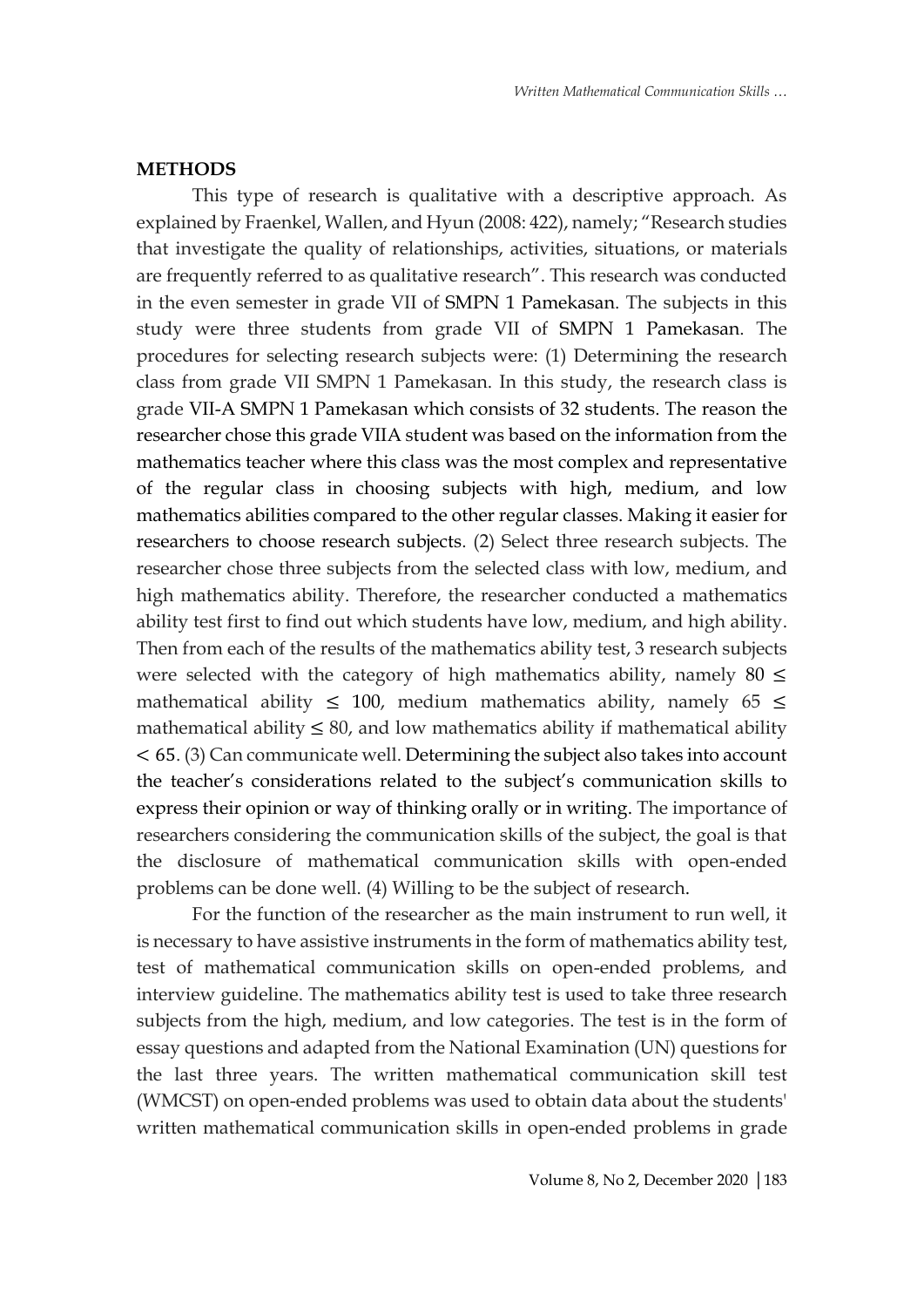VII SMPN 1 Pamekasan. The form of this test consists of questions that refer to Wijaya's opinion about aspects of mathematical communication skills that will be measured in this study include: (1) the ability to express mathematical ideas through writing, demonstrate and convey them visually; (2) the ability to understand, interpret and evaluate mathematical ideas in writing, as well as in other visual forms; (3) the ability to use mathematical notation in its structure to convey written ideas and relationships with the situation model. The interview guideline was made based on the explanation of each indicator of mathematical communication skills. Interviews were conducted to clarify students' answers to open-ended questions that had been done. Besides, interviews were conducted to reveal further information provided by students. Through interviews, students can be more clearly express their answers so that it will be easier for researchers to analyze the answers they give. The interview method used is a semi-structured method because the questions given during the interview depend on the situation, skills, and answers given. The interview guideline used in this study is as follows.

| <b>Written Mathematical</b>                                          | <b>Research Questions</b>                                                                                                                                                                                                                                                                                                                                                                                |  |  |
|----------------------------------------------------------------------|----------------------------------------------------------------------------------------------------------------------------------------------------------------------------------------------------------------------------------------------------------------------------------------------------------------------------------------------------------------------------------------------------------|--|--|
| <b>Communication Ability</b>                                         |                                                                                                                                                                                                                                                                                                                                                                                                          |  |  |
| <b>Indicators</b>                                                    |                                                                                                                                                                                                                                                                                                                                                                                                          |  |  |
| $(1)$ Ability to<br>mathematical<br>through<br>visually              | express a. After reading the questions, do you<br>ideas understand what the questions mean?<br>writing, b. What is known from the question?<br>demonstrate and convey c. After you understand what the problem is,<br>what ideas do you have in mind?<br>d. in what ways did you come up with the<br>idea?                                                                                               |  |  |
| mathematical ideas in<br>visual forms                                | (2) Ability to understand, a. Try to explain why you used this idea?<br>interpret and evaluate b. Next, try expressing each step of your<br>answer<br>writing, as well as in other c. After you have expressed all your answers,<br>are you sure of your answers?<br>d. After solving the questions, are you used<br>to proofread them again?<br>e. What do you usually do to proofread your<br>answers? |  |  |
| $(3)$ Ability<br>mathematical notation in<br>its structure to convey | to use a. Try to state what mathematical symbols or<br>notations did you use in solving this<br>problem?                                                                                                                                                                                                                                                                                                 |  |  |

Table 1. Interview Guideline for Written Mathematical Communication Skills

184| Volume 8, No 2, December 2020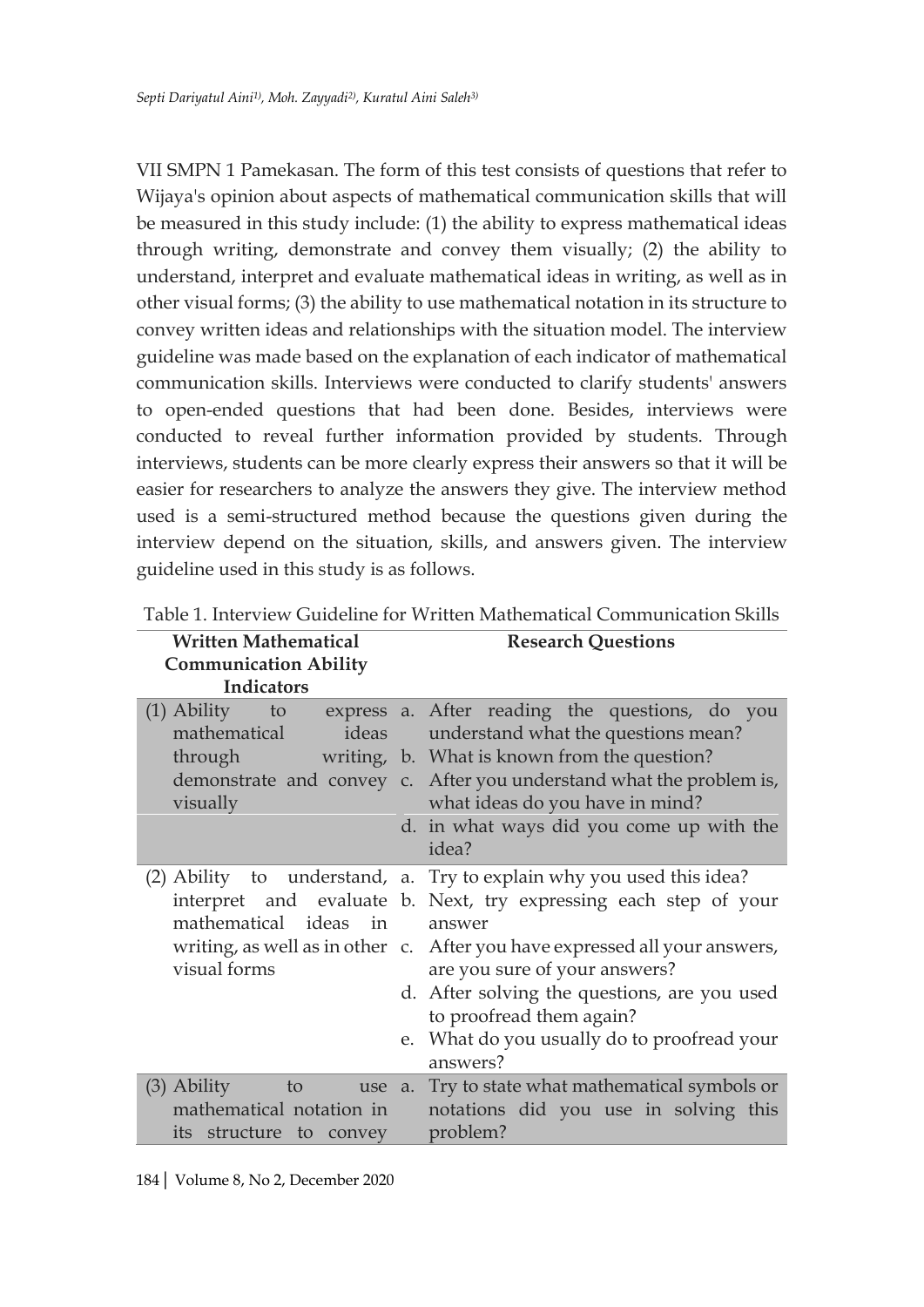| written           | deas |  |                            |  |  |  |  | and b. Why do you use these mathematical |  |
|-------------------|------|--|----------------------------|--|--|--|--|------------------------------------------|--|
| relationships     |      |  | with symbols or notations? |  |  |  |  |                                          |  |
| situation models. |      |  |                            |  |  |  |  | c. What is the relationship between the  |  |
|                   |      |  |                            |  |  |  |  | symbols or mathematical notation?        |  |

Before being used, the mathematical ability test (MAT) instrument, the written mathematical communication skills test (WMCST) instrument on the open-ended problem test, and the interview guideline were validated by two validators with the following conditions: (1) feasible to use if at least two validators said they were feasible to use; (2) feasible to be used with improvement if at least two validators say it is suitable to be used with improvements or one validator says it is suitable for use and one validator says it is suitable to be used with improvements; (3) It is not suitable for use if at least two validators say it is not suitable for use.

In this study, the data analysis techniques used were data reduction, data display, and conclusion drawing. Meanwhile, to check the validity of the data, the researcher used time triangulation technique by comparing and checking the results of the test questions carried out at different times using the same questions or having the same level of difficulty. By giving different tests with an equal difficulty level, consistency, and accuracy of data obtained regarding mathematical communication skills in open-ended problems become valid and reliable. The details of time triangulation technique in this study are explained as follows: (1) Tests and interviews were carried out on tests of written mathematical communication skills on open-ended problems, which are hereinafter referred to as tests and interviews 1. At different times, tests and interviews were carried out on tests. written mathematical communication skills on open-ended problems (equivalent to test questions 1), hereinafter referred to as tests and interviews 2. (2) The results of the test and interview 1 are compared with the results of the second test and interview if the same trend is obtained, data collection on the research subject is complete and conclusions can be drawn. If the same trend is not obtained, tests and interviews are conducted on tests of written mathematical communication skills on open-ended problems (equivalent to test questions 1 and 2), hereinafter referred to as tests and interviews 3. (3) If the results of tests and interviews 3 tend to be the same as the results of tests and interviews 1, then the data on written mathematical communication skills tests on open-ended problems is obtained from the results of tests and interviews 1 and 3. If the results of tests and interviews 3 tend to be the same as the results of tests and interviews 2, then data on written

Volume 8, No 2, December 2020 |185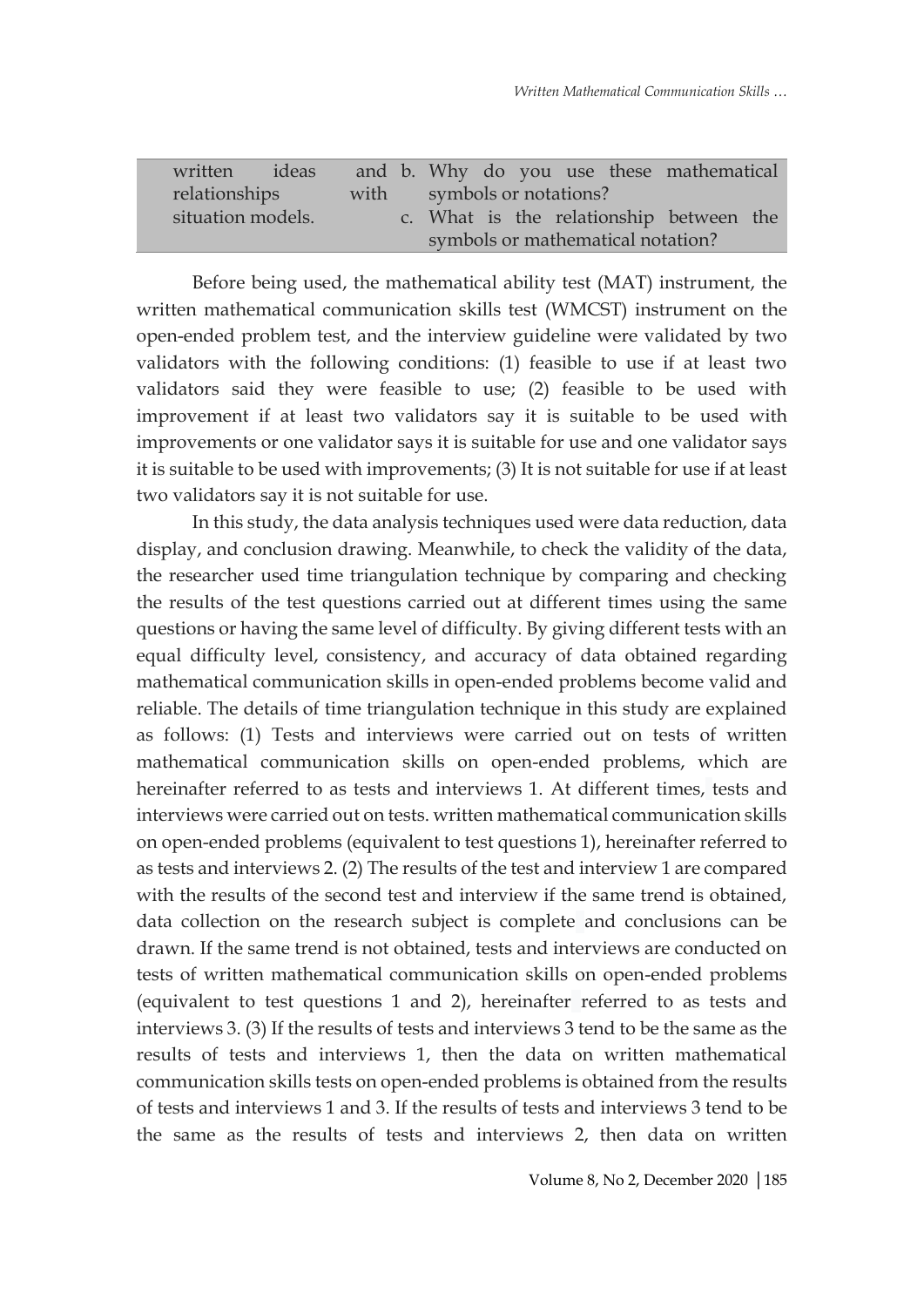mathematical communication skills tests on open-ended problems were obtained from the results of tests and interviews 2 and 3. (4) If the comparison of all the data still has a different tendency, a written mathematical communication skill test and interview will be carried out on an open-ended problem repeatedly until valid data is obtained. Data or information is said to be valid if there is consistency, the similarity of views, opinions, or thoughts on the results of tests and interviews conducted by researchers.

## **RESULT AND DISCUSSION**

Based on the data recapitulation of student scores in terms of mathematical ability, the research subjects taken were (1) students who have high, medium, and low mathematics scores and mathematics skills tests; (2) can communicate well; (3) willing to be the subject of research. The names of research subjects in this study are as follows: (1) RLH as a subject of high mathematics ability (SHMA), (2) APA as a subject of medium mathematics ability (SMMA), and (3) TPL as a subject of low mathematics ability (SLMA).

Then to find out students 'mathematical communication skills in Openended problems, the researcher conducted two tests using WMCST 1 and WMCST 2. In the following, WMCST 1 and WMCST 2 were presented in this study to determine students' mathematical communication skills in open-ended problems.

## **Written Mathematical Communication Skills Test 1 (WMCST 1)**

Mr. Fikri wants to hold his son's wedding. He plans to make a luxurious stage. Mr. Fikri plans to make a stage in the shape of an upright T. With an upright size of  $5m \times 5m$ , while the horizontal size is 15m × 5m. Around the stage, decorations are installed at a cost of Rp 5.000,00 each meter. The entire surface of the stage is covered with carpets with a rental fee of IDR Rp 8.000,00 m<sup>2</sup> each. Determine:

- a. The area of the stage
- b. The cost of installing all the decorations;
- c. All carpet rental costs;

Figure 1. Written Mathematical Communication Skills Test 1 (WMCST 1)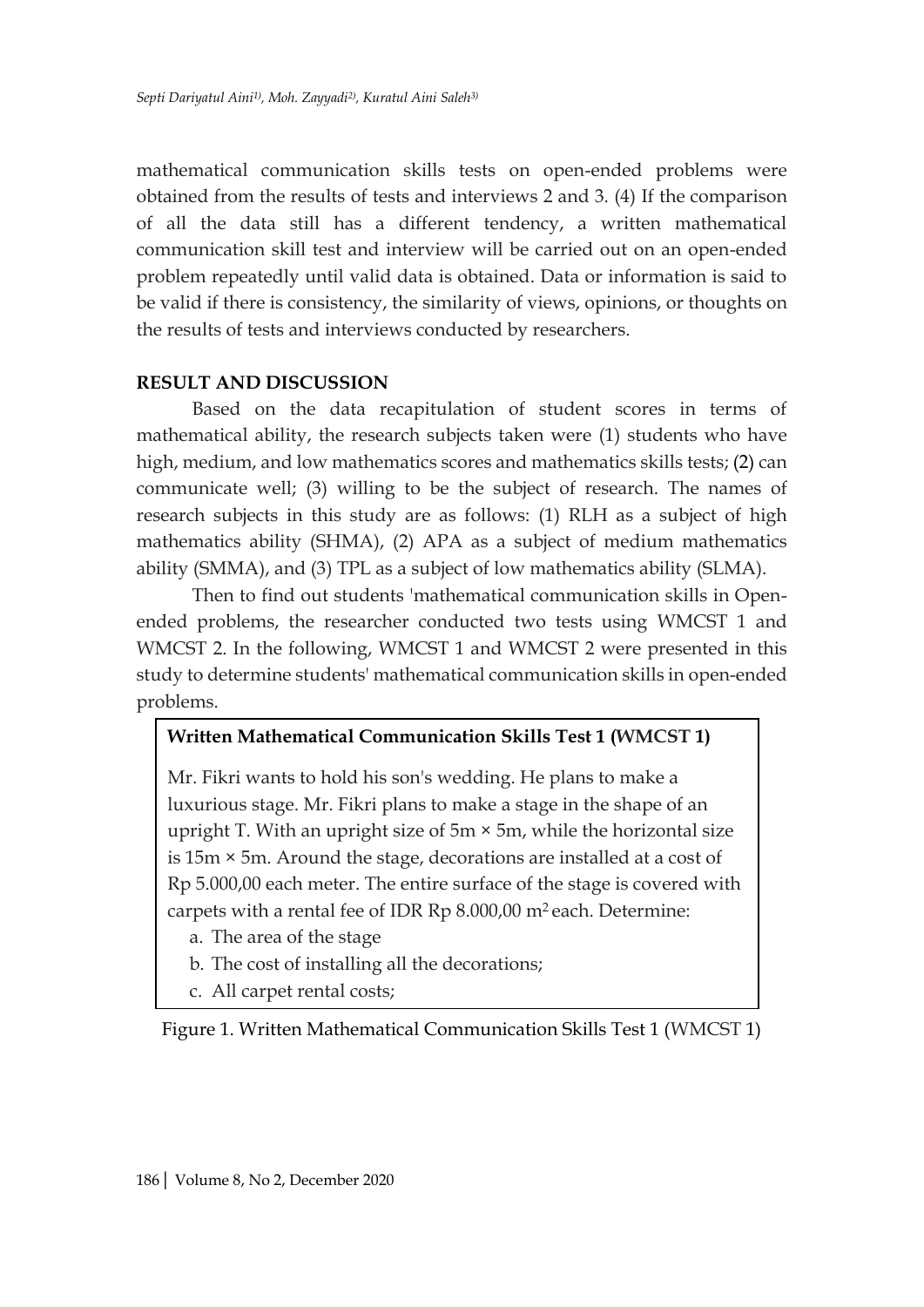# **Written Mathematical Communication Skills Test 2 (WMCST 2)**

SMAN 2 Pamekasan helds a farewell ceremony. The school plans to make a luxurious stage. The stage is L-shaped. With an upright size of 6m  $\times$  6m, while the horizontal size is 18m  $\times$  6m. Around the stage, decorations are installed at a cost of Rp 15.000,00 each meter. The entire surface of the stage is covered with carpet with a rental fee of Rp 18.000,00 m<sup>2</sup> each. Determine:

- a. The area of the stage
- b. The cost of installing all the decorations;
- c. All carpet rental costs;

# Figure 2. Written Mathematical Communication Skills Test 2 (WMCST 2)

The following will explain the results of the analysis of students' mathematical communication skills in open-ended problems.

# **High Mathematics Ability Subject**

The following is an excerpt from an interview with SHMA on Openended problems at WMCST 1.

Researchers: Are you ready to be interviewed?

SHMA : Yes

Researchers: After reading the questions, do you know the meaning of the questions?

SHMA : Yes

Researchers: Furthermore, what is known from the question?

SHMA : The size of the stage and the price per meter of decoration and the cost of renting the carpet

Researchers: Is anything else known?

SHMA : Nothing

- Researchers: After you know what you mean and you know what idea comes to your mind?
- SHMA : Drawing a perpendicular stage



Researchers: In what ways did you come up with these ideas?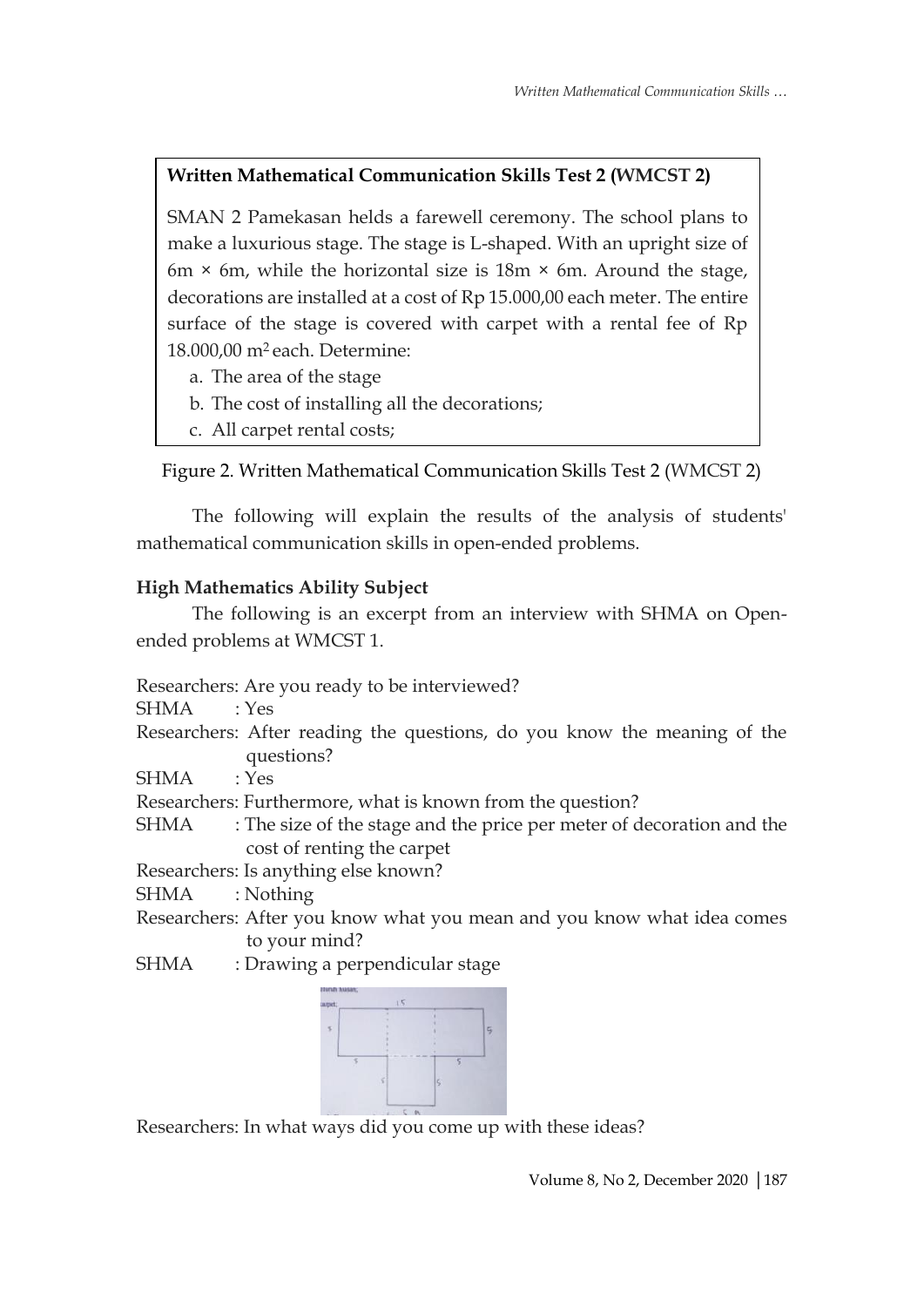SHMA : By drawing a perpendicular stage

Researchers: Try to explain why you used this idea?

SHMA : To find out the meaning of the questions so that they can be better understood and able to answer

Researchers: Next try expressing each step of the answer you?

SHMA : Finding the area of the stage first, looking for the circumference by multiplying the cost per meter, the rental fee per meter multiplied by the area of the stage



Researchers: How many buildings were there on that stage?

SHMA : There are 2 buildings. Build rectangles and squares

Researchers: How do you find the stage area?

SHMA : Find the area of a rectangle and find the area of a square. Then add up the result 100 m<sup>2</sup>

Researchers: Is there any other way to find the stage area?

SHMA : Yes. In this way, the shape is made into a square all and the result is the same 100 m<sup>2</sup>

| g( | Carz lain : 4 (pxl) |
|----|---------------------|
|    | $: 4(5*5)$          |
|    | $: 9(25m^{2})$      |
|    | $=100 m2$           |

Researchers: Is there any other way to find installation fees for the whole decoration?

SHMA : You add up all the sides



Researchers: To find the entire carpet for rent, is there another way?

- SHMA : No, because the method is the same for everyone. Multiplying rental costs per meter by the stage area.
- Researchers: After you have expressed all your answers, are you sure about your answer?

SHMA : Yes, sure

Researchers: After solving the questions, are you used to proofread?

188| Volume 8, No 2, December 2020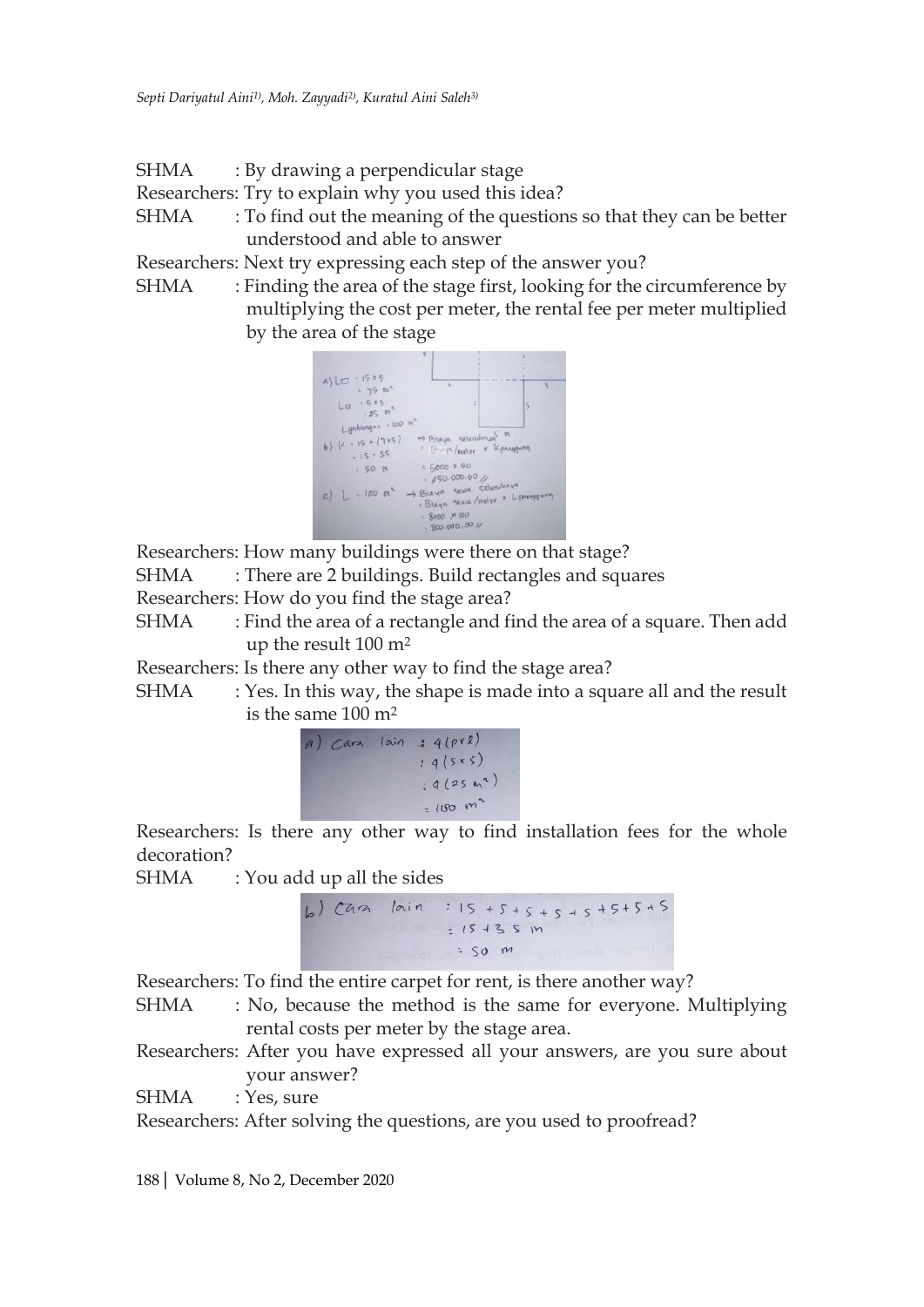| SHMA : Yes |                                                                                |
|------------|--------------------------------------------------------------------------------|
|            | Researchers: What do you usually do to proofread again your answer?            |
|            | SHMA : Recalculating from scratch.                                             |
|            | Researchers: Please state what mathematical symbols or notations do you use in |
|            | solving problems?                                                              |
|            | SHMA : Multiplication and addition.                                            |
|            | Researchers: Why do you use symbols or notations in mathematics?               |
| SHMA       | : For easier finding the answer.                                               |
|            | Researchers: What is the relation of mathematical symbols or notations?        |
|            |                                                                                |

SHMA : To find out the results.

The following is an excerpt from an interview with SHMA on Openended problems at WMCST 2.

Researchers: Are you ready to be interviewed?

SHMA : Yes

Researchers: After reading the questions, do you know the meaning of the questions?

SHMA : Yes

Researchers: Furthermore, what is known from the question?

SHMA : L-shaped stage with an upright size of 6x6 m and 18x6 m horizontal, decoration costs each meter and rental fee each meter Researchers: Is anything else known?

SHMA : Nothing

- Researchers: After you know what you mean and you know what the idea comes to your mind?
- SHMA : Drawing



Researchers: In what ways did you come up with these ideas?

SHMA : By drawing a perpendicular stage

Researchers: Try to explain why you used this idea?

SHMA : To find out the meaning of the question so that it is better understood

Researchers: Next try expressing each step of the answer you?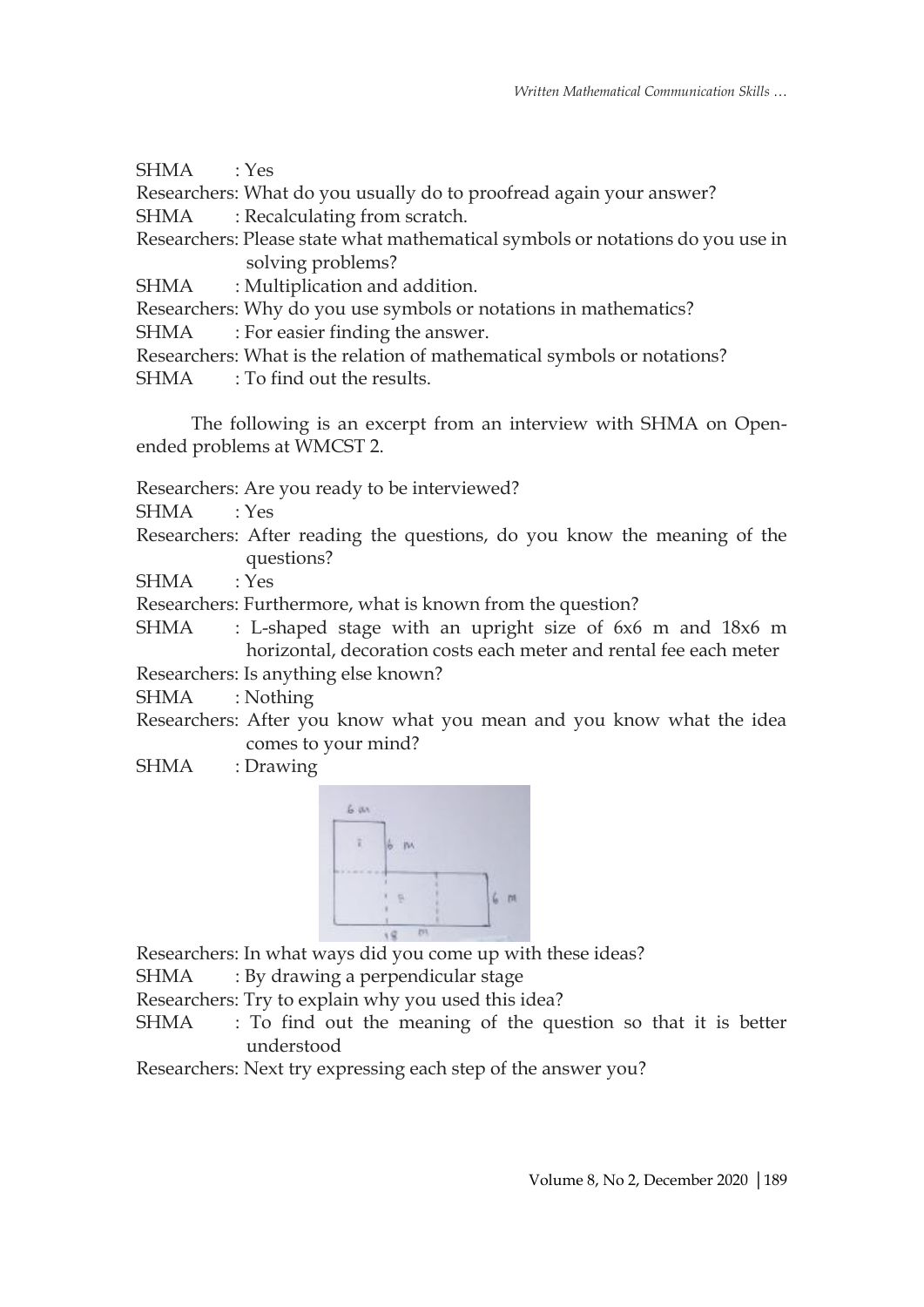SHMA : Finding the area of the stage first, looking for the circumference by multiplying the cost per meter, the rental fee per meter multiplied



Researchers: How many buildings were there on that stage?

SHMA : There are 2 buildings. Build rectangles and squares

Researchers: How do you find the stage area?

SHMA : Find the area of a rectangle and find the area of a square. Then the result is 144 m<sup>2</sup>

Researchers: Is there any other way to find the stage area?

SHMA : Yes. By making all the squares. There are 4 squares build to 4 ( $p \times$ l) and the result is the same  $144 \text{ m}^2$ 



Researchers: Is there any other way to find installation costs for the whole decoration?

SHMA : You add up all the sides



Researchers: To find the entire carpet for rent is there any other way?

SHMA : No, because the methods are all the same. Multiplying rental costs per meter by the stage area.

Researchers: After you have expressed all your answers, are you sure about your answer?

SHMA : Sure

190| Volume 8, No 2, December 2020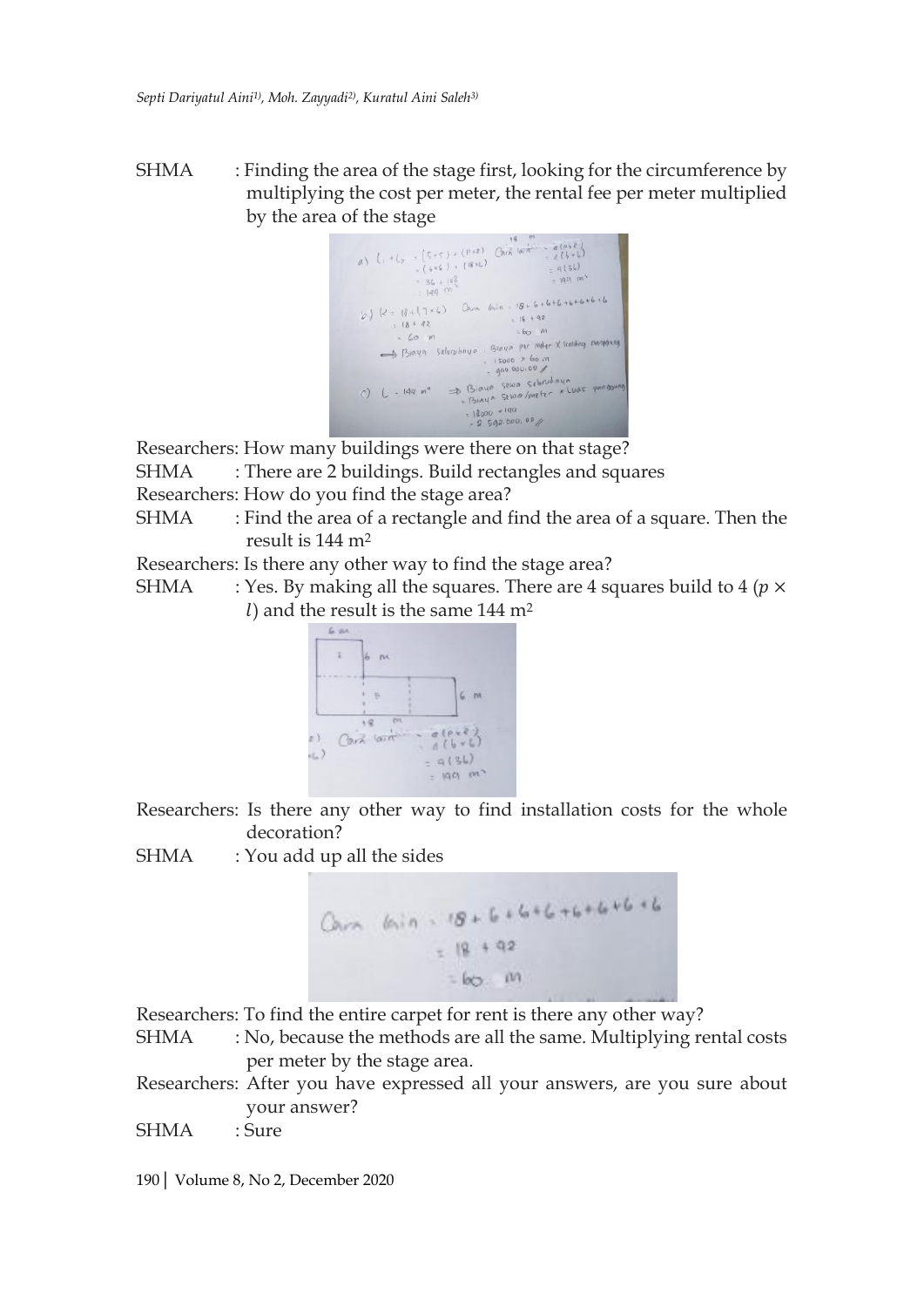Researchers: After solving the questions, are you used to proofread?

SHMA : Yes, I'm used to it

- Researchers: What do you usually do in proofreading your answer?
- SHMA : Recalculate from scratch reading from scratch.
- Researchers: Please state what mathematical symbols or notations do you use in solving problems?
- SHMA : Multiplication and addition.
- Researchers: Why do you use symbols or notations in mathematics?
- SHMA : To make it easier to find the answer.
- Researchers: What is the relationship between symbols or mathematical notation?
- SHMA : To find out the results being asked.

Based on interview quotes and answers to subjects with high mathematics ability, it is revealed that subject can meet all indicators of written mathematical communication skills, namely subject is able to express mathematical ideas through writing, demonstrate and convey visually; the subject is able to understand, interpret and evaluate mathematical ideas in writing, as well as in other visual forms; and the subject is able to use mathematical notation in its structure to write ideas and relationships with situation models. Subject is able to express mathematical ideas through writing by expressing the size of the stage as well as the cost of perimeter decoration and carpet rental costs and demonstrating and conveying visually by drawing a perpendicular stage. Subject is able to understand by finding the area of the stage first, looking for the perimeter by multiplying the cost per meter and per meter rental fee times the stage area, and interpreting by expressing the shape of the stage consisting of 2 rectangular and square shapes, and evaluating mathematical ideas in writing or other visual forms using different methods or solutions. Subject can use mathematical notations of multiplication and addition to more easily find answers in their structure to write ideas and relationships with situation models in writing, namely to find answers.

In general, it can be concluded that the subject with high mathematics ability can meet the three indicators of written mathematical communication skills. This is in line with the results of research by Nastahwid, Irawan, and Susanto (2016: 620) that the students' answers show that students have met the communication standards of NCTM (2020). Like the answers shown by S1 and S2, it can be seen in problem 1 that students have used mathematical language to express mathematical ideas correctly, namely making assumptions from each of the known data in the problem. Likewise in problem 2, students have used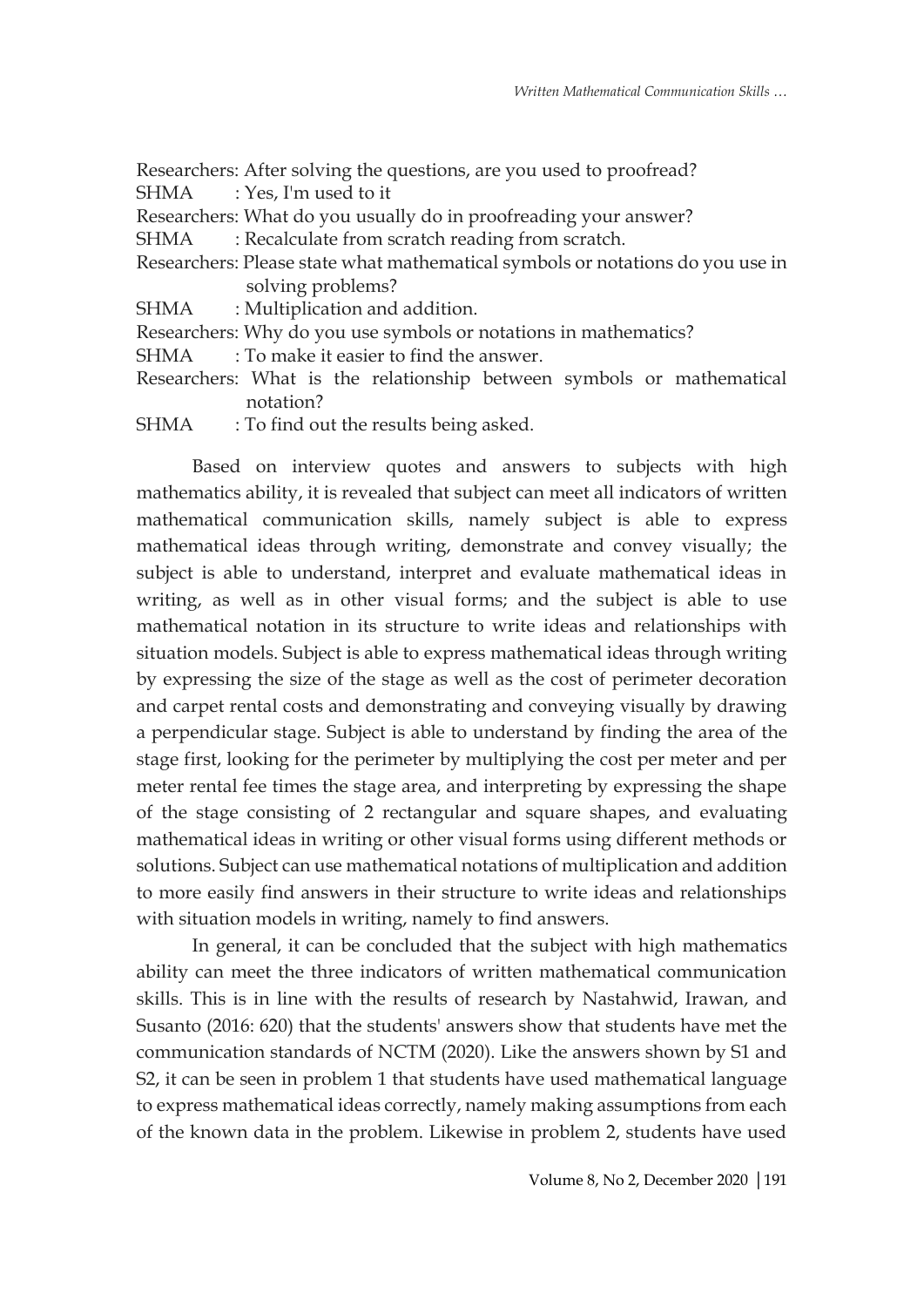the language of mathematics to express mathematical ideas correctly, namely making assumptions from each of the data that has been known in the problem. The first step that S1 and S2 do is express their mathematical ideas, students write down the data known from the questions so that students can determine the solution strategy. Furthermore, after the calculation is done and the correct results are obtained. You can see the communication that arises, they can pour ideas to answer questions. It is because researchers do not insist on using certain methods to solve problems. S1 and S2 are given the freedom to determine the method they use according to the concepts they already have.

Besides, high mathematics ability subjects have the ability to solve problems in more than one way. This is in line with the results of research by Nastahwid, Irawan, and Susanto (2016: 620) that from the students' answers, there are creative ideas that arise so that they can show mathematical communication and are challenged to answer questions without being fixated on just one way and not. stick to one formula only on the basic competencies that are being studied at that time. This is also reinforced by previous research conducted by Zuhrotunnisa (2015: 74) that the subject is able to interpret problems in a complex manner (the subject is able to compare one data with another).

## **Medium Mathematics Ability Subject**

The following is an excerpt from an interview with SMMA on openended problems at WMCST 1.

- Researchers: Are you ready to be interviewed?
- SMMA : Ready
- Researchers: After reading the questions, do you know the meaning of the questions?
- SMMA : Yes, you know
- Researchers: Furthermore, what is known from the question?
- SMMA : The stage is upright with an upright size of  $15\times5$  m and  $5\times5$  m, the cost of stage decoration per meter is Rp 5,000.00 per meter, and the rental fee per meter
- Researchers: Is anything else known?

SMMA : Nothing

Researchers: After you know what you mean and you know what the idea comes to your mind?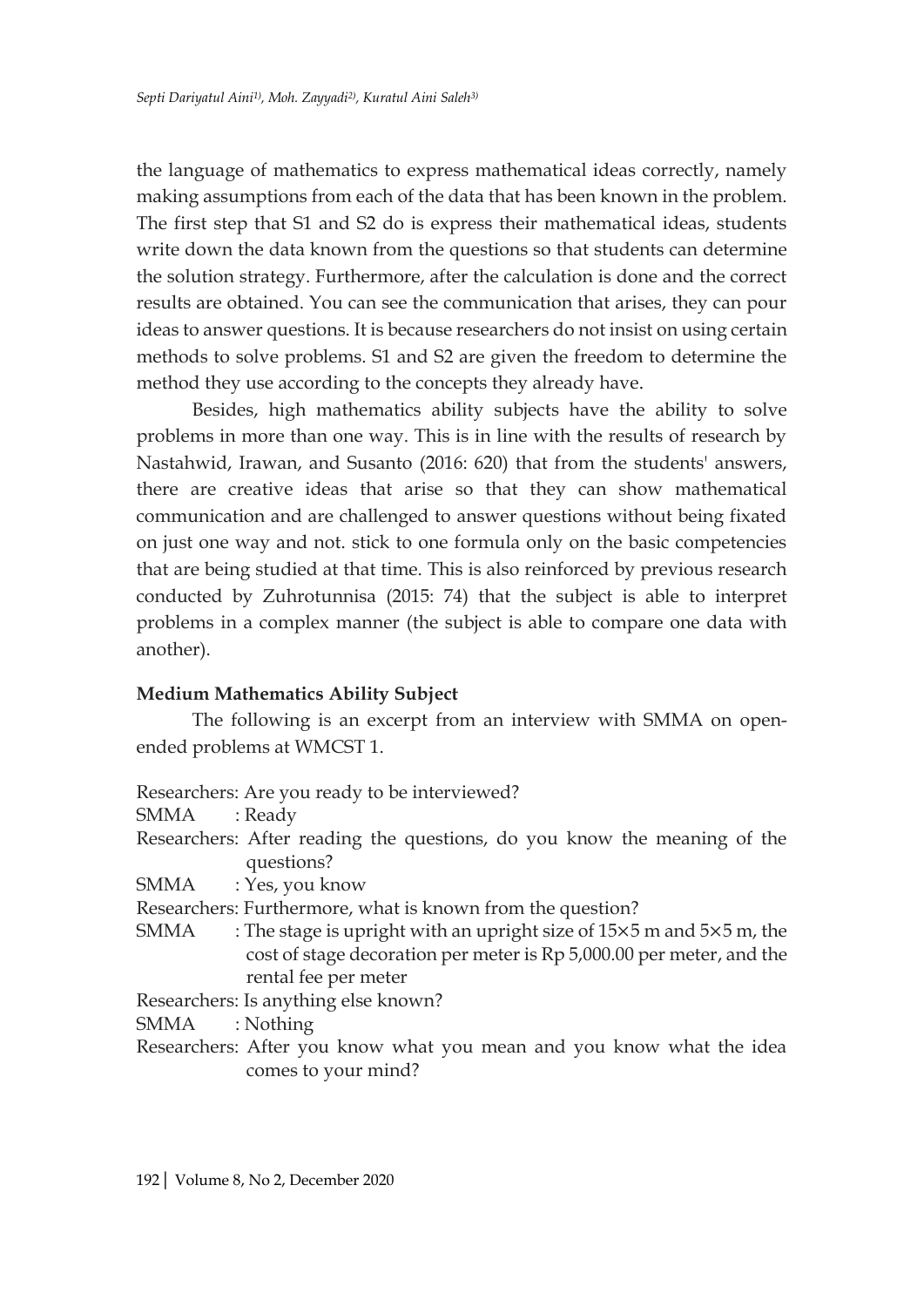# SMMA : Draw a perpendicular stage



Researchers: In what ways did you come up with these ideas?

SMMA : by drawing a perpendicular stage

Researchers: Try to explain why you used this idea?

SMMA : To get results

Researchers: Next try expressing each step of the answer?

SMMA : The first one calculates the area of the stage, which is build 1 plus shape 2, namely  $25m + 75m = 100m$ , the second is the circumference, namely  $15 + 5 + 5 + 5 + 5 + 5 + 5 + 5 = 50$  so the cost of installing all decorations is  $5000 \times 50 =$  Rp 250.000.00, the entire carpet is  $8.000 \times$  the stage area =  $8.000 \times 100 =$  Rp  $800.000,00$ 



Researchers: How many buildings were there on that stage?

SMMA : There are two buildings. Build rectangles and squares

Researchers: Is there any other way to find the stage area?

SMMA : Nothing

Researchers: Is there any other way to find installation costs for the whole decoration?

SMMA : Nothing

Researchers: To find the entire carpet for rent, is there another way?

SMMA : No.

Researchers: After you have expressed all your answers, are you sure about your answer?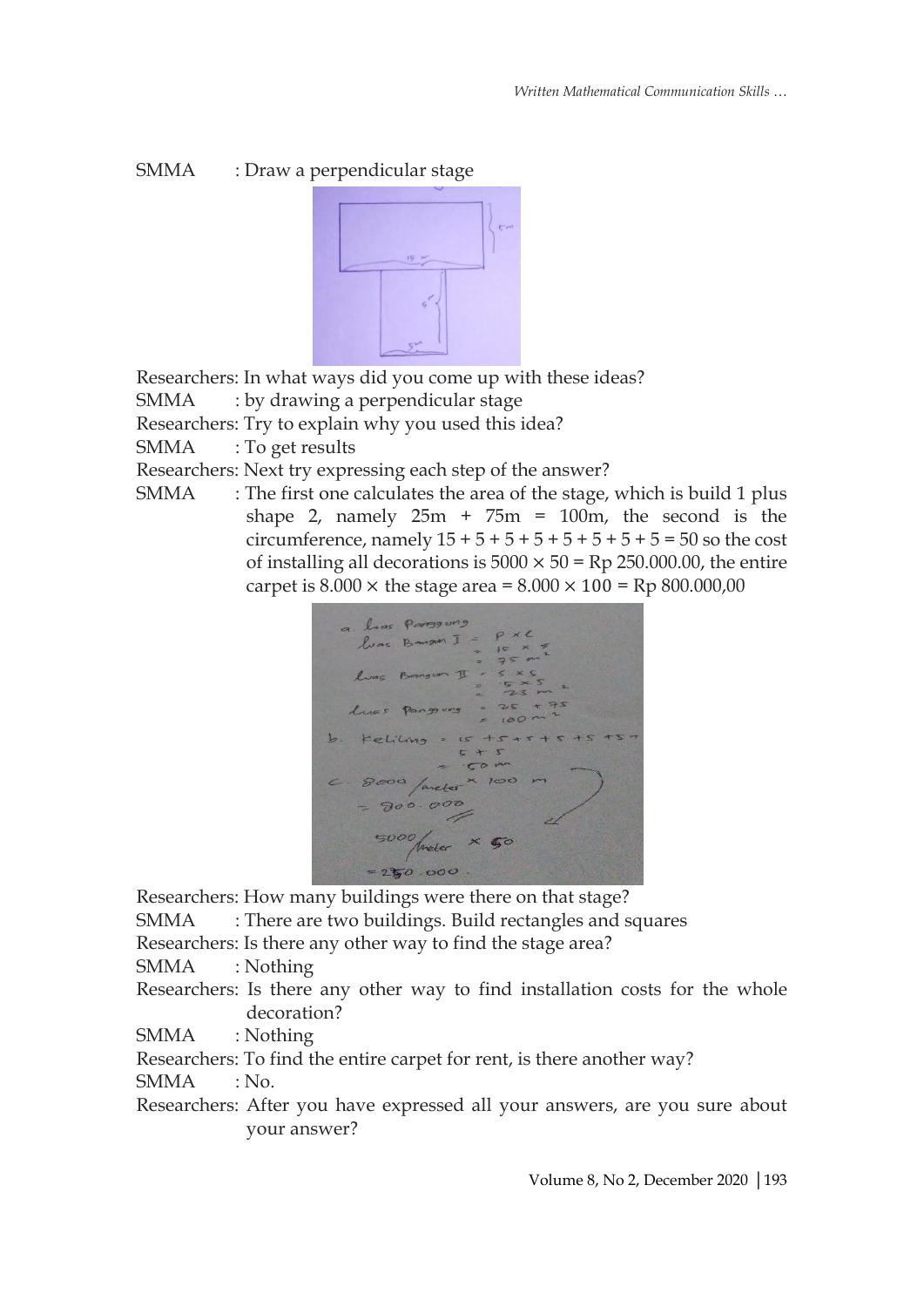- SMMA : Yes, sure
- Researchers: After solving the questions, are you used to proofread?
- SMMA : sometimes
- Researchers: What do you usually do to proofread again your answer?
- SMMA : Recalculating from scratch.
- Researchers: Please state what mathematical symbols or notations do you use in solving problems?
- SMMA : Multiplication and addition.
- Researchers: Why do you use symbols or mathematics notations?
- SMMA : For easier finding the answer.
- Researchers: What is the relationship between symbols or mathematics notations?
- SMMA : To find out the results

The following is an excerpt from an interview with SMMA on Openended problems at WMCST 2.

Researchers: Are you ready to be interviewed?

- SMMA : Yes
- Researchers: After reading the questions, do you know the meaning of the questions?

SMMA : Yes, I know

Researchers: Furthermore, what is known from the question?

SMMA : L-shaped stage with an upright size of 6×6 m while and 18×6 m horizontally, around the stage, are decorated with decorations for Rp 15.000,00 per meter of decoration fee per meter and per meter rental fee

Researchers: Is anything else known?

SMMA : Nothing

Researchers: After you know what you mean and you know what the idea comes to your mind?

SMMA : Make two shapes



Researchers: In what ways did you come up with these ideas? SMMA : By combining the two shapes to form an L-shaped stage

Researchers: Try to explain why you used this idea?

194| Volume 8, No 2, December 2020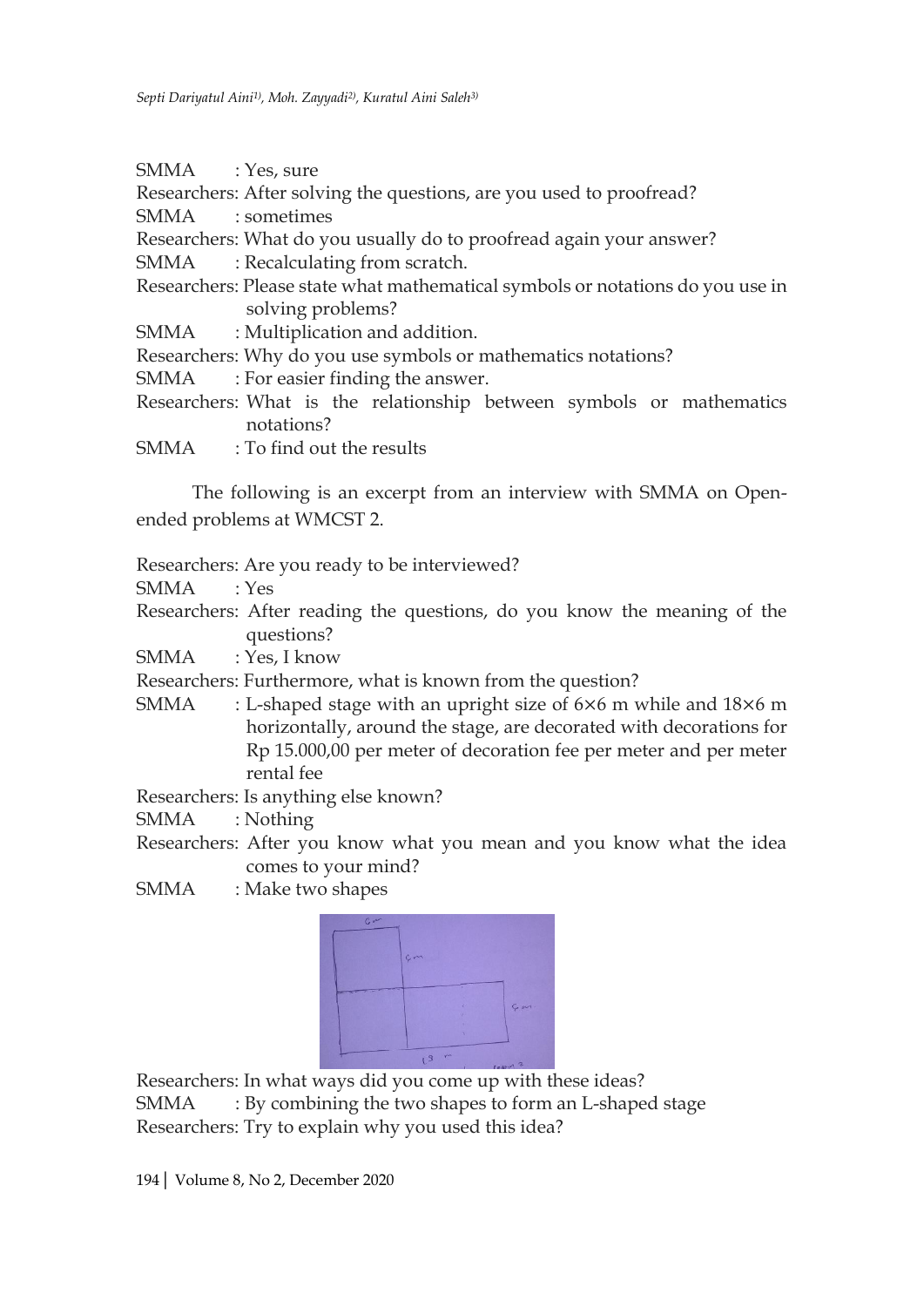SMMA : To answer questions

Researchers: Next try expressing each step of the answer you?

SMMA : The first one calculates the area of the stage, which is built one plus shape two, which results in 144 m<sup>2</sup>. And secondly, the cost of installing all the ornaments calculates the circumference first, namely 60 m<sup>2</sup> and the installation cost of Rp 15.000,00 per meter, so  $15.000 \times 60$  is Rp  $900.000,00$ . And thirdly, the rental fee for the entire stage area carpet plus the rental fee is 144 x 18,000.00 is Rp2.592.000,00



Researchers: How many buildings were there on that stage? SMMA : There are two buildings. Square and rectangle

Researchers: Is there any other way to find the stage area?

SMMA : Nothing

Researchers: Is there any other way to find installation costs for the whole decoration?

SMMA : Nothing

Researchers: To find the entire carpet for rent is there any other way?

- SMMA : Nothing
- Researchers: After you have expressed all your answers, are you sure about your answer?
- SMMA : God willing, sure

Researchers: After solving the questions, are you used to proofread?

SMMA : Sometimes

Researchers: What do you usually do in proofreading your answer?

SMMA : Recalculate from scratch.

- Researchers: Please state what mathematical symbols or notations do you use in solving problems?
- SMMA : Multiplication and addition.

Researchers: Why do you use symbols or notations in mathematics?

- SMMA : To solve questions from questions
- Researchers: What is the relationship between symbols or mathematical notation?
- SMMA : That's how it is done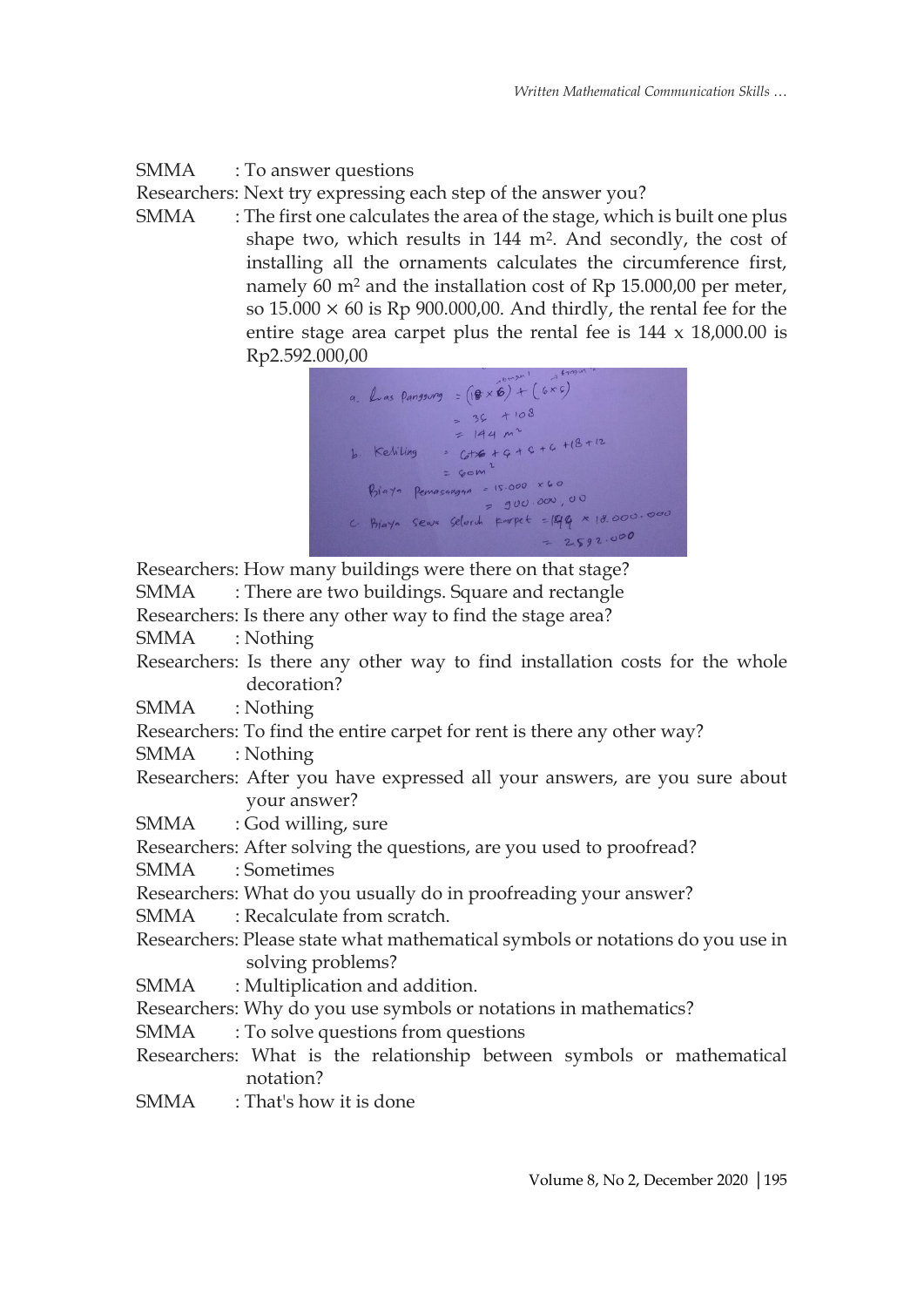Based on interview quotes and answers to subject with medium mathematics ability, it is revealed that subjects can meet all indicators of written mathematical communication skills, namely: Subject is able to express mathematical ideas through writing, demonstrate and convey visually; the subject is able to understand, interpret and evaluate mathematical ideas in writing, as well as in other visual forms; and the subject is able to use mathematical notations in their structure to write written ideas and relationships with situation models.

The subject is able to express mathematical ideas through writing by expressing the size of the stage as well as the cost of perimeter decoration and carpet rental costs and demonstrating and conveying visually by drawing a perpendicular stage. The subject is able to understand calculating the area of the stage, the cost of installing all the decorations, interpreting it by expressing the form of a stage consisting of 2 rectangular and square shapes, and evaluating mathematical ideas in writing, or other visual forms but unable to use different methods or able to finish in one way only. The subject is able to use mathematical notations of multiplication and addition to more easily find answers in their structure to write ideas and relationships with situation models in writing, namely to find out the results.

In general, it can be concluded that the subject with moderate mathematical ability can meet the three indicators of mathematical communication skills. This is in line with the results of research by Nastahwid, Irawan, and Susanto (2016: 620) that the students' answers show that students have met the communication standards of NCTM (2020). Like the answers shown by S1 and S2, it can be seen in problem 1 that students have used mathematical language to express mathematical ideas correctly, namely making assumptions from each of the known data in the problem. Likewise, in problem 2, students have used mathematical language to express mathematical ideas correctly, namely making assumptions from each data that has been known in the problem. The first step that S1 and S2 take is to express their mathematical ideas, students write down the known data from the questions so that students can determine the solution strategy.

Furthermore, after the calculation is done and the correct results are obtained. It can be seen in the communication that arises. Students can express their opinions to answer questions. It is because researchers do not insist on using certain methods to solve problems. S1 and S2 are given the freedom to determine the method they use according to the concepts they already have.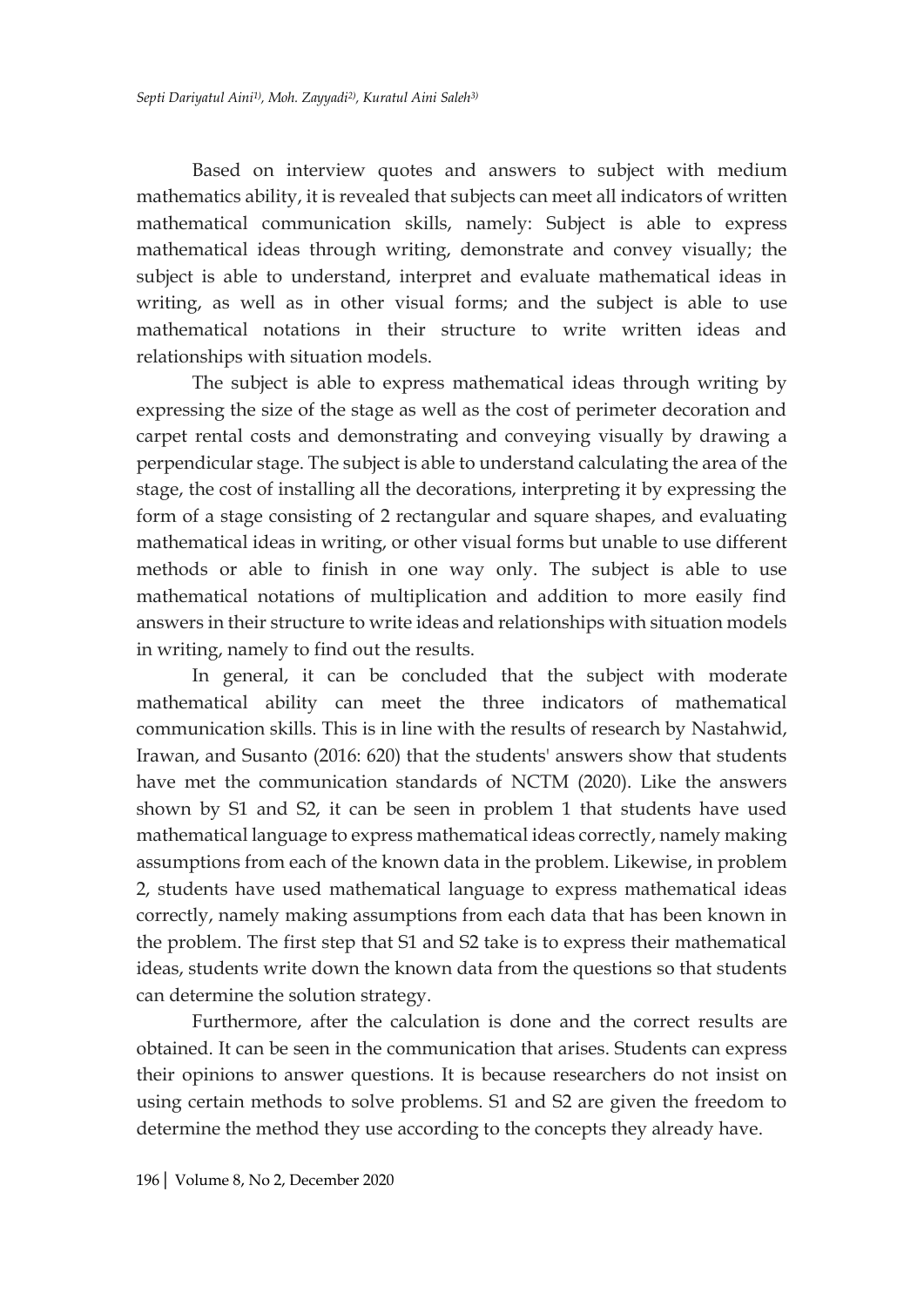Besides, the moderate ability subject was only able to solve problems in one way. This is in line with the results of previous research conducted by Romadhon (2016: 169) that the subject is able to communicate the solution but not maximally. This is also reinforced by previous research conducted by Zuhrotunnisa (2015: 74) that the subject is still able to interpret problems simply.

# **Low Mathematics Ability Subject**

The following is an excerpt from an interview with SLMA on open-ended problems at WMCST 1.

Researchers: Are you ready to be interviewed?

SLMA : Ready

- Researchers: After reading the questions, do you know the meaning of the questions?
- SLMA : I know

Researchers: Furthermore, what is known from the question?

SLMA : Pak Fikri plans to make the stage upright. With an upright size of  $5m \times 5m$ , while the horizontal size is  $15m \times 5m$ . Around the stage, decorations are installed for Rp 5.000,00 per meter. The entire surface of the stage is covered with carpets with a rental fee of Rp. 8.000,00 per m2.

Researchers: Is anything else known?

SLMA : Nothing.

Researchers: After you know what you mean and you know what the idea comes to your mind?

SLMA : Drawing a shape.

Researchers: In what ways did you come up with these ideas?

SLMA : by drawing two shapes that are put together.

Researchers: Try to explain why you used this idea?

- SLMA : to answer questions on this issue.
- Researchers: Next try expressing each step of the answer you?
- SLMA : First determine the area of the stage, then after knowing the area of the stage determines the cost of installing all the decorations. The pair's cost of all the decorations is multiplied by the stage area you have been looking for. Finally, determine the rental fee for the entire carpet, also multiplied by the area you are looking for earlier.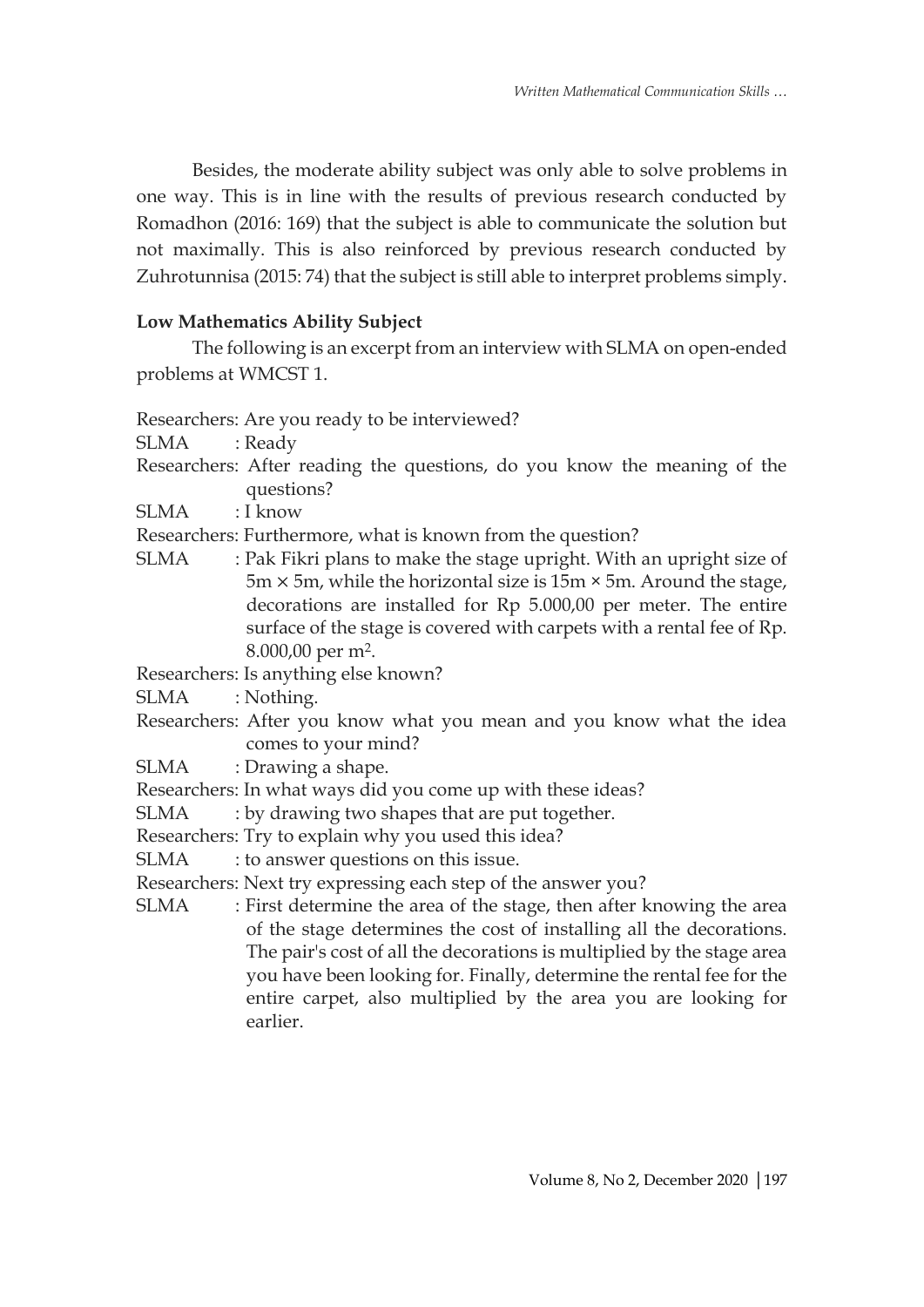IEW KERY) Braya Sewa Selvruh tarpet  $\frac{1}{2}$  Seven selection with 8.000,00 x 100 m<sup>2</sup>  $(15 \text{ m} \times 5 \text{ m})$ =  $e\rho.800.000$  M Luas panggung =  $(P \times C)$  +  $(p \times C)$  $(SmxSm) + (1smXSm)$  $(25 \text{ m}) + (75)$ Jadi, Luas panggung adalah 100 m<sup>2</sup> Biaya pemasangan Seluruh hiasan:  $R_0$  5000,00  $\times$  00  $M^2$  $-10.500.000$ adi biaya pemasangan seluruh hiasan adalah 4.500.000

Researchers: How many buildings were there on that stage? SLMA : There are two buildings. Build rectangles and squares Researchers: How do you find the stage area? SLMA  $:$   $px$ l plus  $px$ l because it is perpendicular Researchers: Is there any other way to find the stage area? SLMA : I don't know Researchers: Is there any other way to find installation fees for the whole decoration? SLMA : Nothing Researchers: To find the entire carpet for rent, is there another way? SLMA : Nothing Researchers: After you have expressed all your answers, are you sure about your answer? SLMA : Yes, sure Researchers: After solving the questions, are you used to proofread? SLMA : Yes Researchers: What do you usually do to proofread again your answer? SLMA : By researching it again Researchers: Please state what mathematical symbols or notations do you use in solving problems? SLMA : Multiplication and addition. Researchers: Why do you use symbols or notations in mathematics? SLMA : To solve problems Researchers: What is the relation between symbols or mathematical notation?

SLMA : Indeed a formula

The following is an excerpt from an interview with SLMA on open-ended problems at WMCST 2.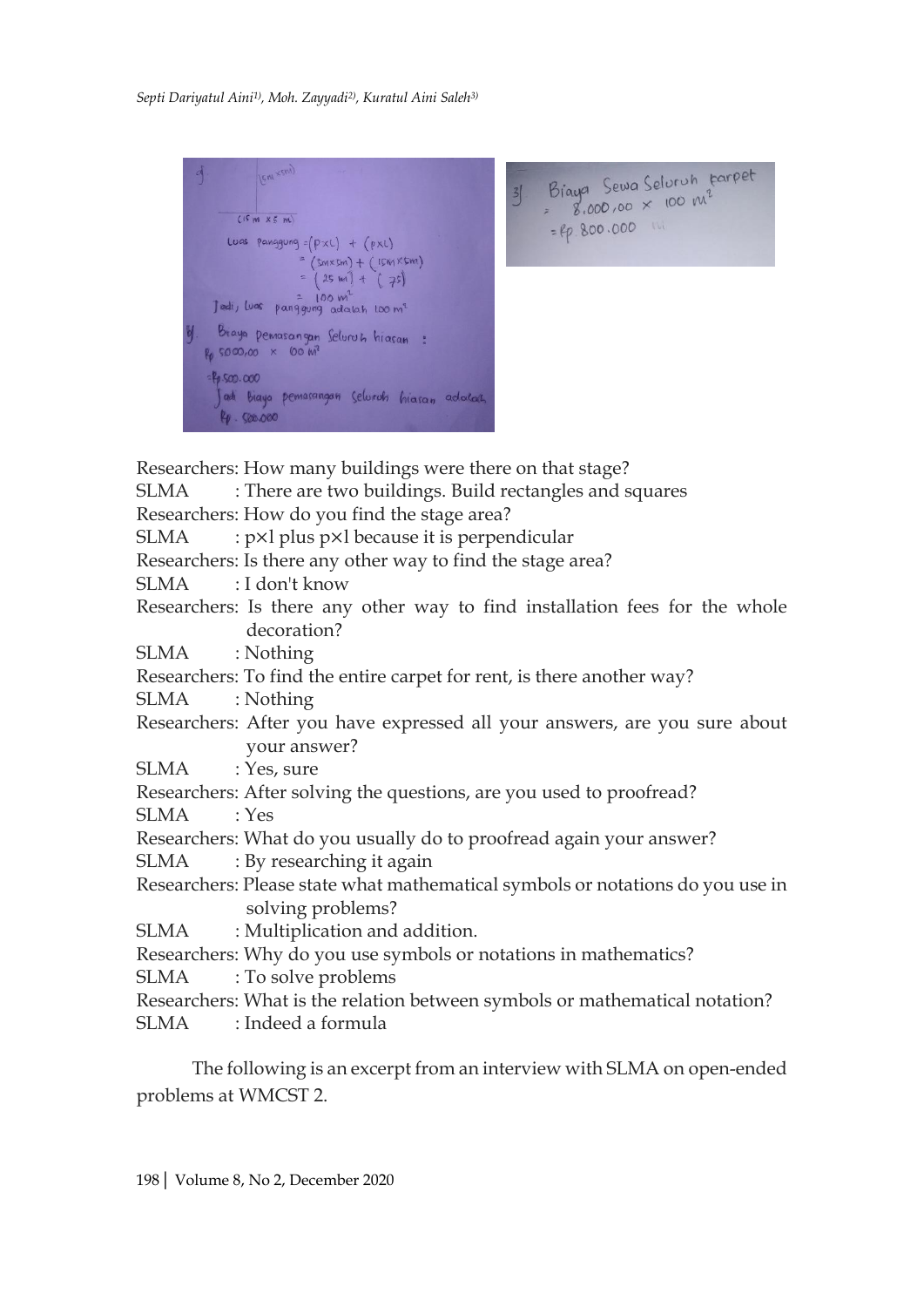Researchers: Are you ready to be interviewed?

SLMA : Yes

Researchers: After reading the questions, do you know the meaning of the questions?

SLMA : you know

Researchers: Furthermore, what is known from the question?

SLMA : L-shaped stage with an upright size of 6×6 m and 18×6 m horizontally, decoration fee of Rp 15.000,00 per meter, and rental fee of Rp 18.000,00 per meter

Researchers: Is anything else known?

SLMA : Nothing

- Researchers: After you know what you mean and you know what the idea comes to your mind?
- SLMA : Draw an L-shaped stage



Researchers: In what ways did you come up with these ideas?

SLMA : By drawing two shapes that are put together

Researchers: Try to explain why you used this idea?

SLMA : To answer questions in this matter.

Researchers: Next try expressing each step of the answer you?

SLMA : Finding the area of the stage first, the cost of installing all the decorations by multiplying it by the area of the previous stage. Then determine the rental fee for the entire carpet multiplied by the stage area you were looking for.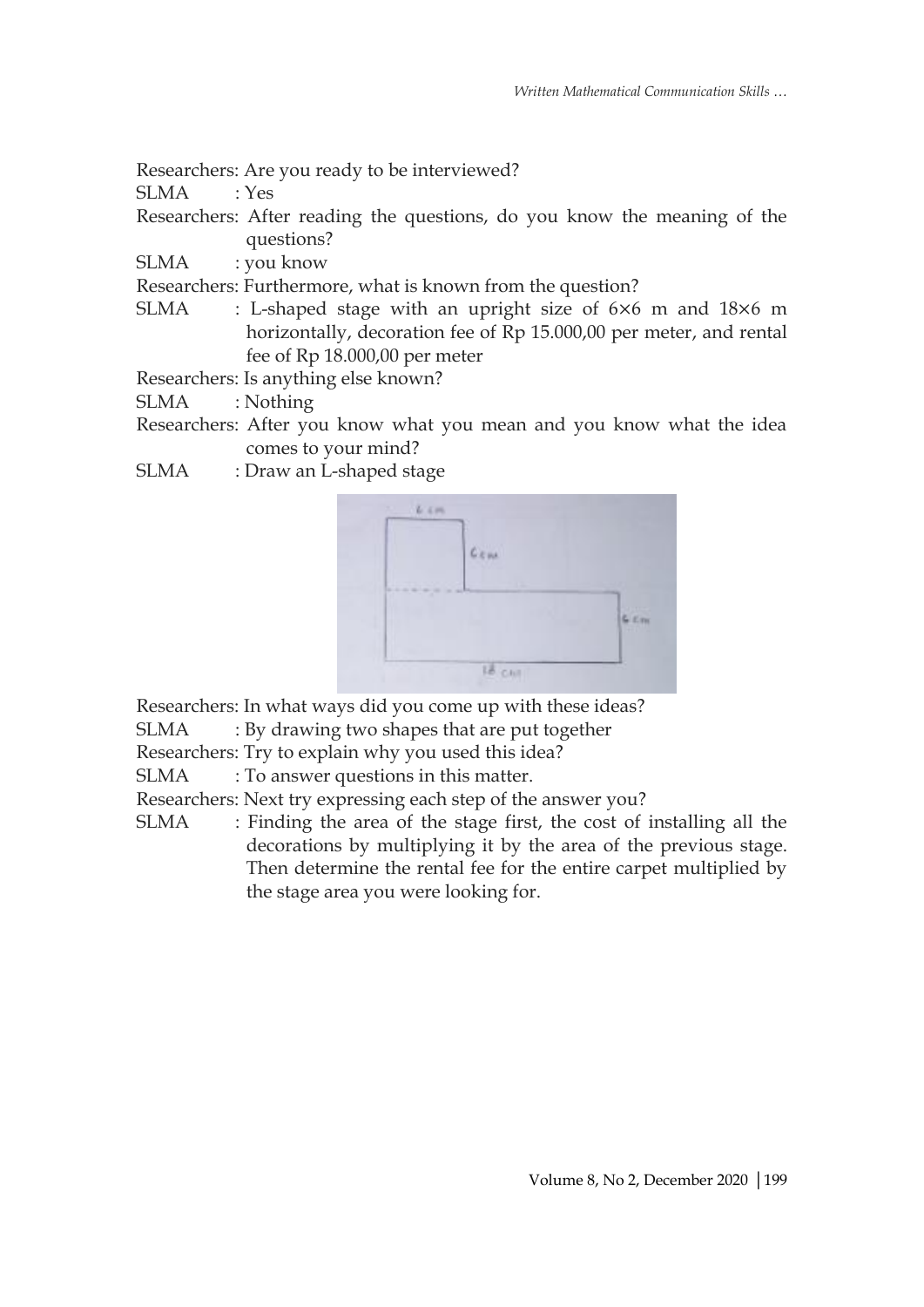

Researchers: How many buildings were there on that stage?

- SLMA : There are 2 buildings. Build rectangles and squares
- Researchers: How do you find the stage area?
- SLMA : Find the area of a rectangle and find the area of a square. Then the result is 144 m<sup>2</sup>

Researchers: Is there any other way to find the stage area?

SLMA : Nothing

- Researchers: Is there any other way to find installation costs for the whole decoration?
- SLMA : No.
- Researchers: To find the entire carpet for rent is there any other way?

SLMA : No.

- Researchers: After you have expressed all your answers, are you sure about your answer?
- SLMA : Yes, sure
- Researchers: After solving the questions, are you used to proofread?
- SLMA : Yes, I'm used to it
- Researchers: What do you usually do in proofreading your answer?
- SLMA : Count it back.
- Researchers: Please state what mathematical symbols or notations do you use in solving problems?
- SLMA : Multiplication and addition.
- Researchers: Why do you use symbols or notations in mathematics?
- SLMA : Because it is the formula for the area of the stage
- Researchers: What is the relationship between symbols or mathematical notation?
- SLMA : To find out the results.

Based on interview quotes and answers to subject with low mathematics ability, it is revealed that subjects can only fulfill two of the three indicators of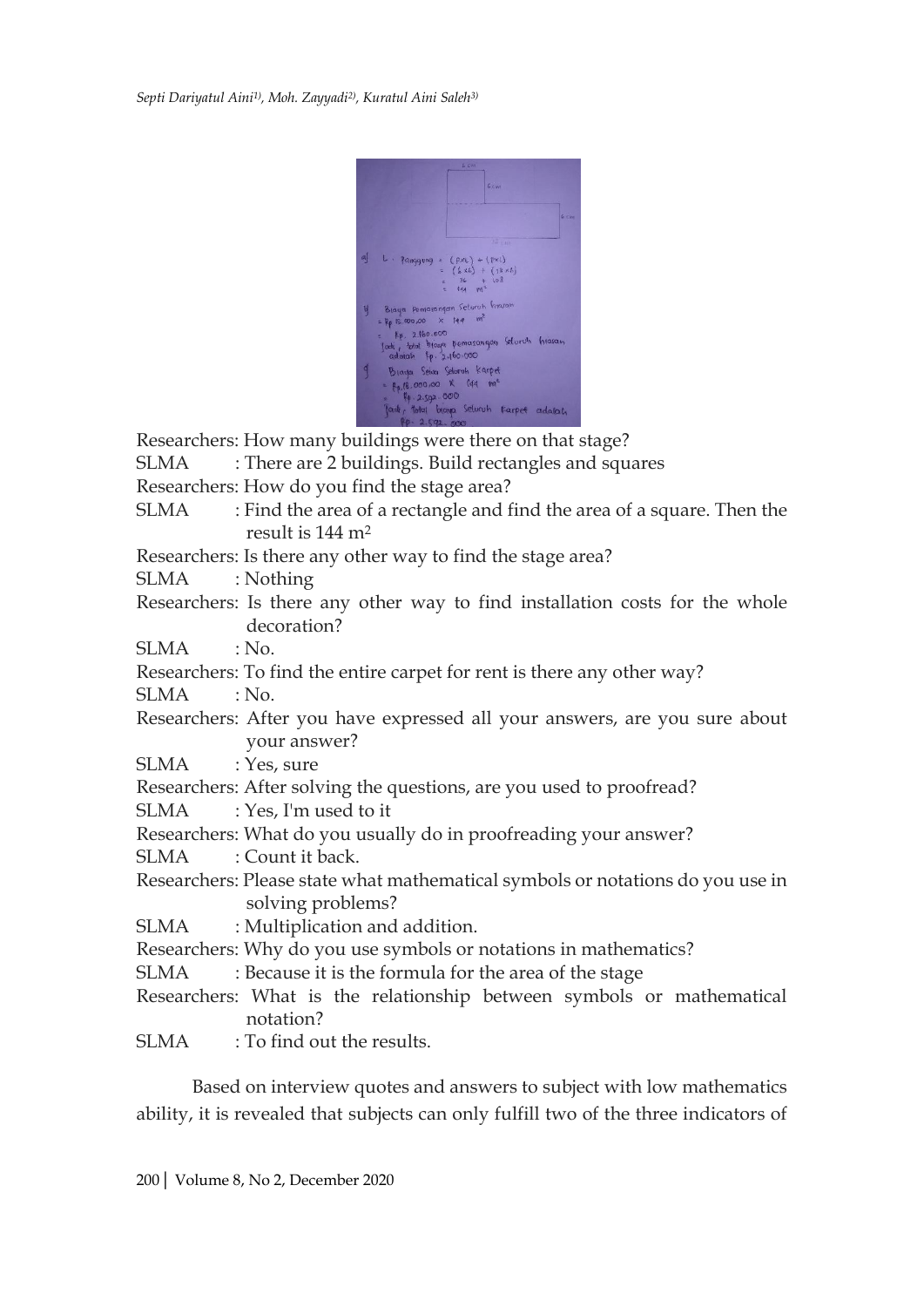written mathematical communication skills, namely: Subject is able to express mathematical ideas through writing, demonstrate and convey visually; the subject is not able to understand, interpret and evaluate mathematical ideas in writing or other visual forms; and the subject is able to use mathematical notation in its structure to write written ideas and relationships with situation models.

The student is able to express mathematical ideas through writing by drawing the stage and its size, the price of decoration per meter, and the price of renting a carpet per meter as well as demonstrating and conveying visually by drawing two shapes that are put together into a perpendicular stage, the subject is unable to understand, interpret and evaluate mathematical ideas in writing, as well as in other visual forms because the subject is unable to determine the cost of installing all the decorations and the cost of renting the entire carpet, and the subject is unable to use different methods, the subject is able to use mathematical notations of multiplication and addition to solve problems in its structure to write down ideas and relationships with the situation model in writing, namely to find answers or find out the results.

In general, it can be concluded that the subject with low mathematics ability can meet two of the three indicators of mathematical communication skills. Indicators that cannot be fulfilled are that the subject is unable to understand, interpret, and evaluate mathematical ideas in writing or other visual forms. This means that the subject with low mathematics ability cannot solve problems properly. This is in line with the results of previous research conducted by Romadhon (2016: 170) that the subject has not been able to answer calculation questions with a higher difficulty level, they have not been able to do the maximum and the right results. This is also reinforced by previous research conducted by Zuhrotunnisa (2015: 74) that the subject has not been able to express mathematical ideas in writing. Different subjects in open-ended problems judging from the achievement of indicators of written mathematical communication skills between high-ability, medium-skilled and low-skilled students, it can be seen that there are differences in students' mathematical communication skills. Based on the previous data analysis, the achievement of written mathematical communication skills indicators shows that high mathematics ability students can fulfill all indicators and it can be concluded that high-skilled subject can solve problems in more than one way. Moderate ability student can meet all indicators, and it can be concluded that moderate ability student is only able to solve problems in one way, and low ability student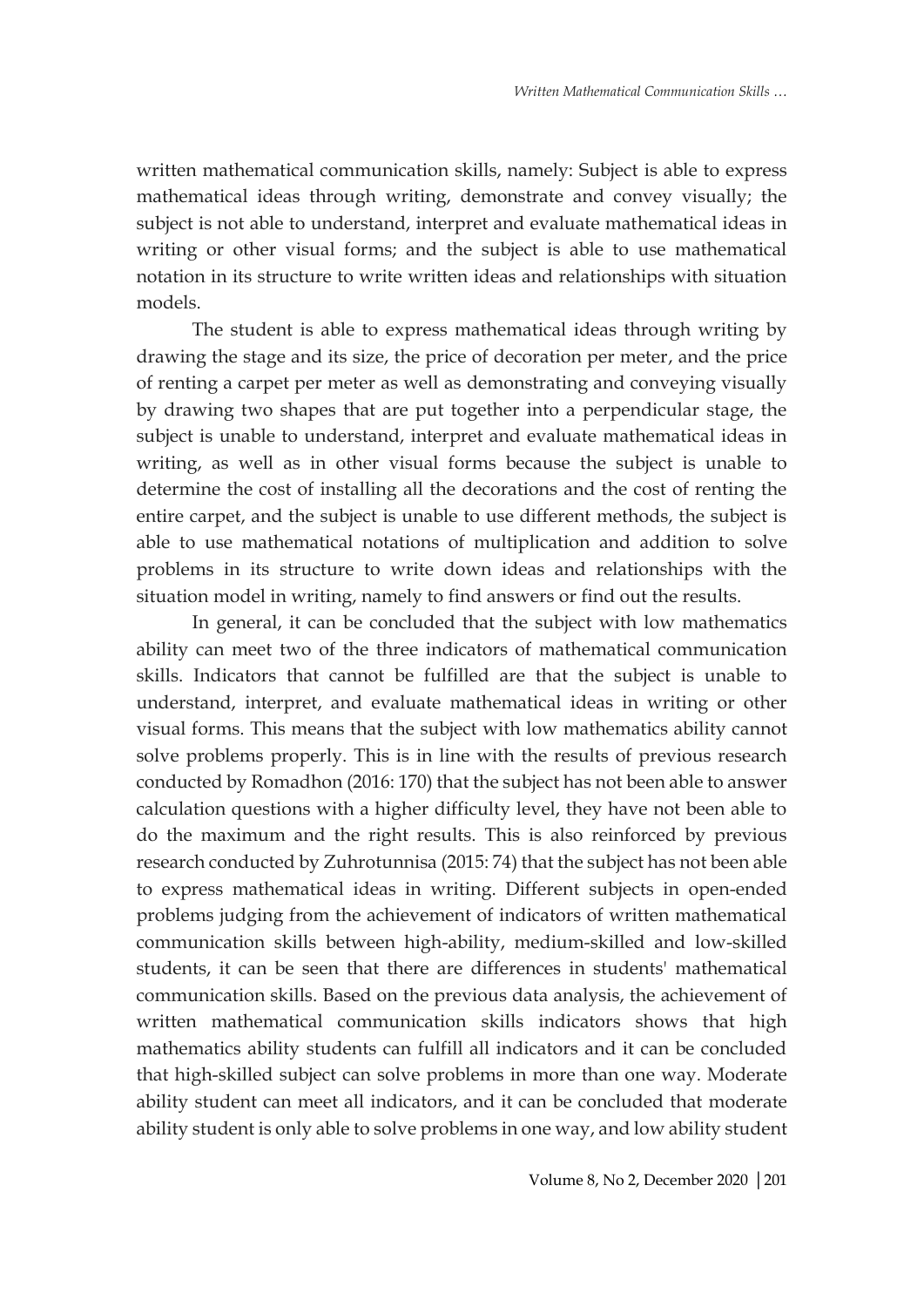can fulfill two of the three indicators of mathematical communication skills in open-ended problems, namely: the first indicator and the third indicator and it can be concluded that low ability subject cannot solve problems properly. The indicator in question is that the subject is able to express mathematical ideas through writing, demonstrate and convey visually; and the subject is able to use mathematical notation in its structure to write written ideas and relationships with situation models.

#### **CONCLUSION**

Based on the results of the data analysis that has been described, it can be concluded that written mathematical communication skills in open-ended problems are as follows: (1) Subject with high mathematics ability can fulfill all three indicators of written mathematical communication skills, namely the subject is able to express mathematical ideas through writing, demonstrating and convey visually; the subject is able to express mathematical ideas through writing, demonstrate and convey visually; and subject is able to use mathematical notations in their structure to write ideas and relationships with situation models. (2) Subject with moderate mathematics ability can meet three indicators of written mathematical communication skills, namely subjects are able to express mathematical ideas through writing, demonstrate and convey visually; the subject is able to express mathematical ideas through writing, demonstrate and convey visually; and the subject is able to use mathematical notation in its structure to write ideas and relationships with situation models. (3) Subject with low mathematics ability can meet two of three indicators of written mathematical communication skills, namely subject is able to express mathematical ideas through writing, demonstrate and convey visually; the subject is unable to express mathematical ideas through writing, demonstrate and convey visually. (4) Subjects is able to use mathematical notations in their structure to write written ideas and relationships with situation models.

Some suggestions that the researcher can put forward are as follows: (a) Students' mathematics ability do vary so that teachers and prospective teachers pay more attention to the level of students' mathematics ability in learning, especially in training to solve problems and pay more attention to students with low and moderate ability so that their abilities could be better. (b) For mathematics teachers to be able to provide open-ended problem in learning so that students get used to working on open-ended problem and explain what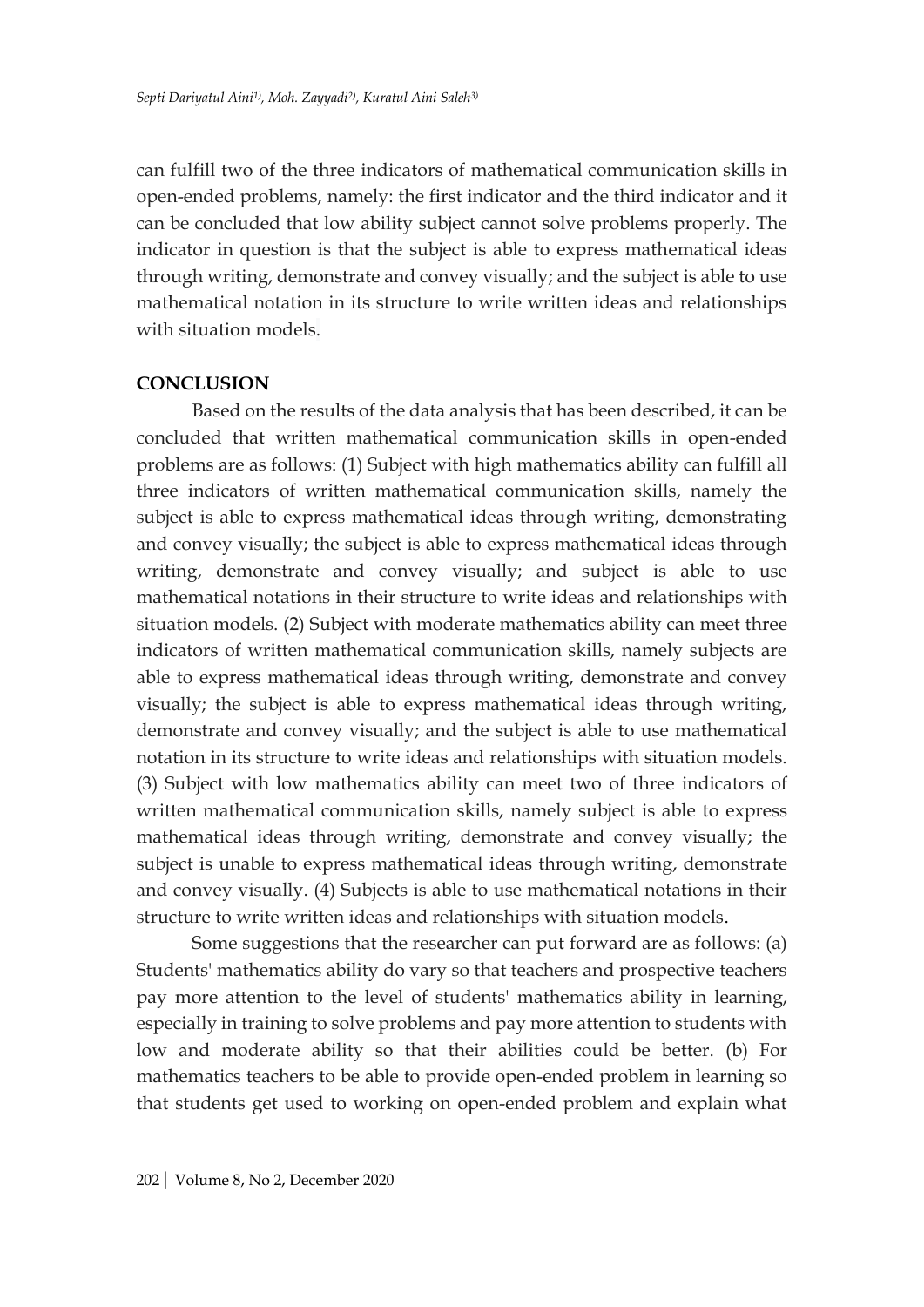open-ended questions are so that students do not doubt and worry about the answer.

### **REFERENCES**

- Agustyaningrum, N. (2011). Implementasi model pembelajaran learning cycle 5E untuk meningkatkan kemampuan komunikasi matematis siswa kelas IX B SMP Negeri 2 Sleman. *Prosiding Pada Seminar Nasional Matematika dan Pendidikan Matematika dalam Pembelajaran dengan Tema Matematika dan Pendidikan Karakter dalam Pembelajaran*. Yogyakarta: Pendidikan Matematika FMIPA UNY.
- Ansari, B. (2003). *Menumbuh kembangkan kemampuan pemahaman dan komunikasi matematika siswa melalui strategi Think-Talk-Write*. Yogyakarta: Pustaka Pelajar.
- Burghes, D., & Robinson, D. (2009). *Lesson study: enhancing mathematics teaching and learning*. Plymouth UK: CfBT Education Trust, University of Plymouth.
- Fraenkel, J., Wallen, N., & H., H. (2008). *How to design and evaluate research in education*. New York: Mc Graw Hil I Companie.
- Guerreiro, A., & Serrazina, L. (2009). Communication as social interaction primary school teacher practices. *Proceedings of the Sixth Congress of the European Society for Research in Mathematics Education*. Lyon, France.
- Hardjana, A. M. (2003). *Komunikasi intrapersonal dan interpersonal*. Yogyakarta: Kanisius (Anggota IKAPI).
- Herdiana, H., Rohaeti, E. E., & Sumarmo, U. (2017). *Hard skills dan soft skills matematika siswa*. Bandung: PT. Reflika Aditama.
- Herdiana, H., Rohaeti, E. E., & Sumarmo, U. (2018). *Hard skills dan soft skills matematika siswa* (Cetakan Kedua). Bandung: PT Rafika Aditama.
- Inprasitha, M. (2006). Open-ended approach and teacher education. *Tsukuba Journal of Educational Study in Mathematics*, *27*, 169–177. http://www. human.tsukuba.ac.jp/-mathedu/2514.pdf/.
- Kaya, D., & Aidin, H. (2014). Elementary mathematics teachers' perceptions and lived experiences on mathematical communication. *Eurasia Journal of Mathematics, Science & Technology Education*, *12*(6), 1619–1629. https:// doi.org/10.12973/eurasia.2014.1203a.
- Majid, A. (2016). *Strategi pembelajaran (edisi VI)*. Bandung: PT Remaja Rosdakarya.
- Nastahwid, M., Irawan, E. B., & Susanto, H. (2016). Kemampuan komunikasi matematis siswa dalam pembelajaran sistem persamaan linear dua variabel menggunakan masalah open ended. *Prosiding Pada Seminar Nasional Matematika Dan Pembelajarannya*. Universitas Negeri Malang, Malang.
- NCTM. (2020). *Principles and standards for school mathematics*. Reston VA: The